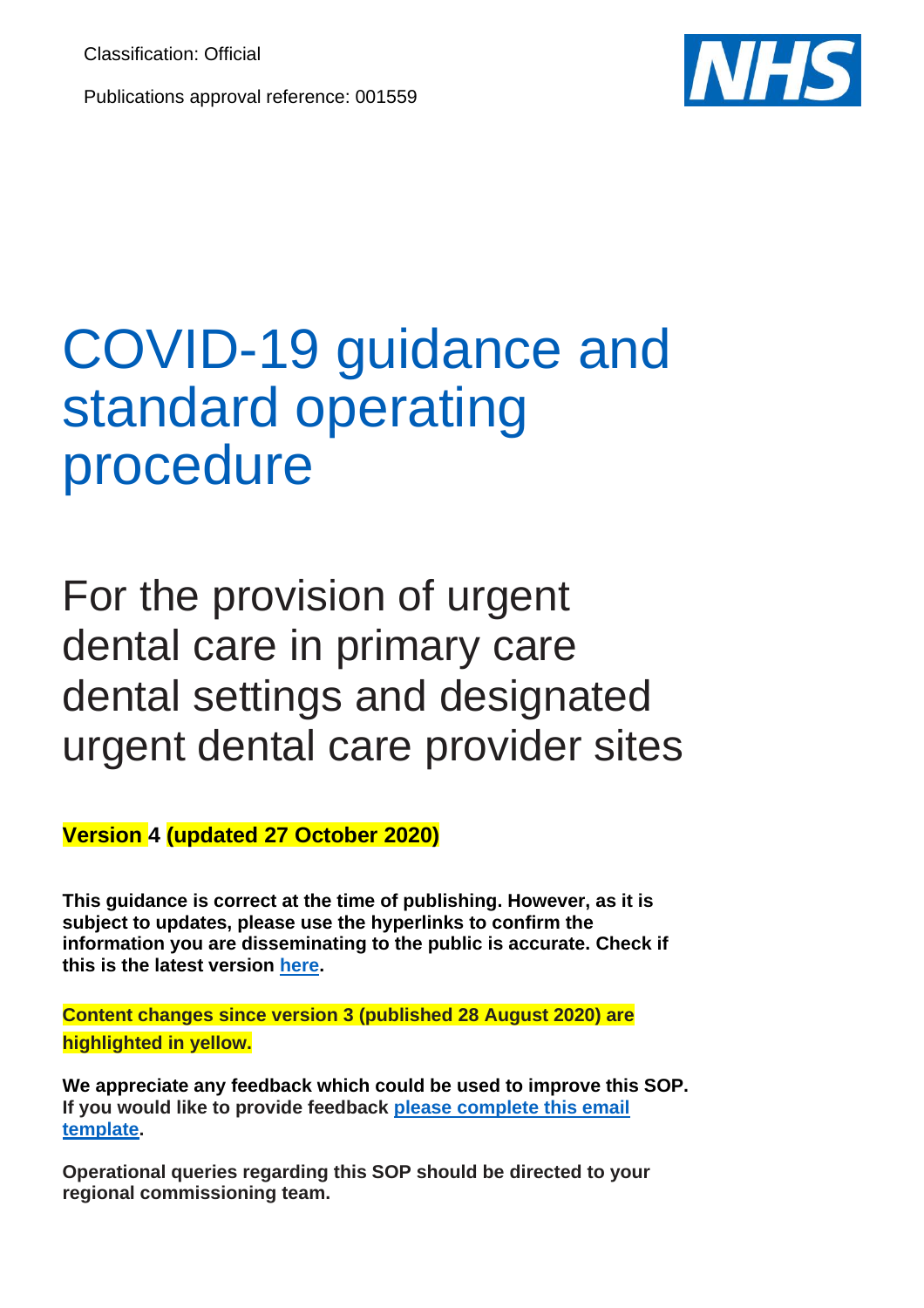### **Contents**

| 2. COVID-19: Guidance for local UDC systems and primary dental care providers 5             |  |
|---------------------------------------------------------------------------------------------|--|
|                                                                                             |  |
|                                                                                             |  |
|                                                                                             |  |
|                                                                                             |  |
|                                                                                             |  |
|                                                                                             |  |
|                                                                                             |  |
| Appendix 3: Guidance for infection prevention and control in dental care settings  23       |  |
|                                                                                             |  |
|                                                                                             |  |
| Appendix 6: Preparation for incident management for unwell patients with possible/confirmed |  |
|                                                                                             |  |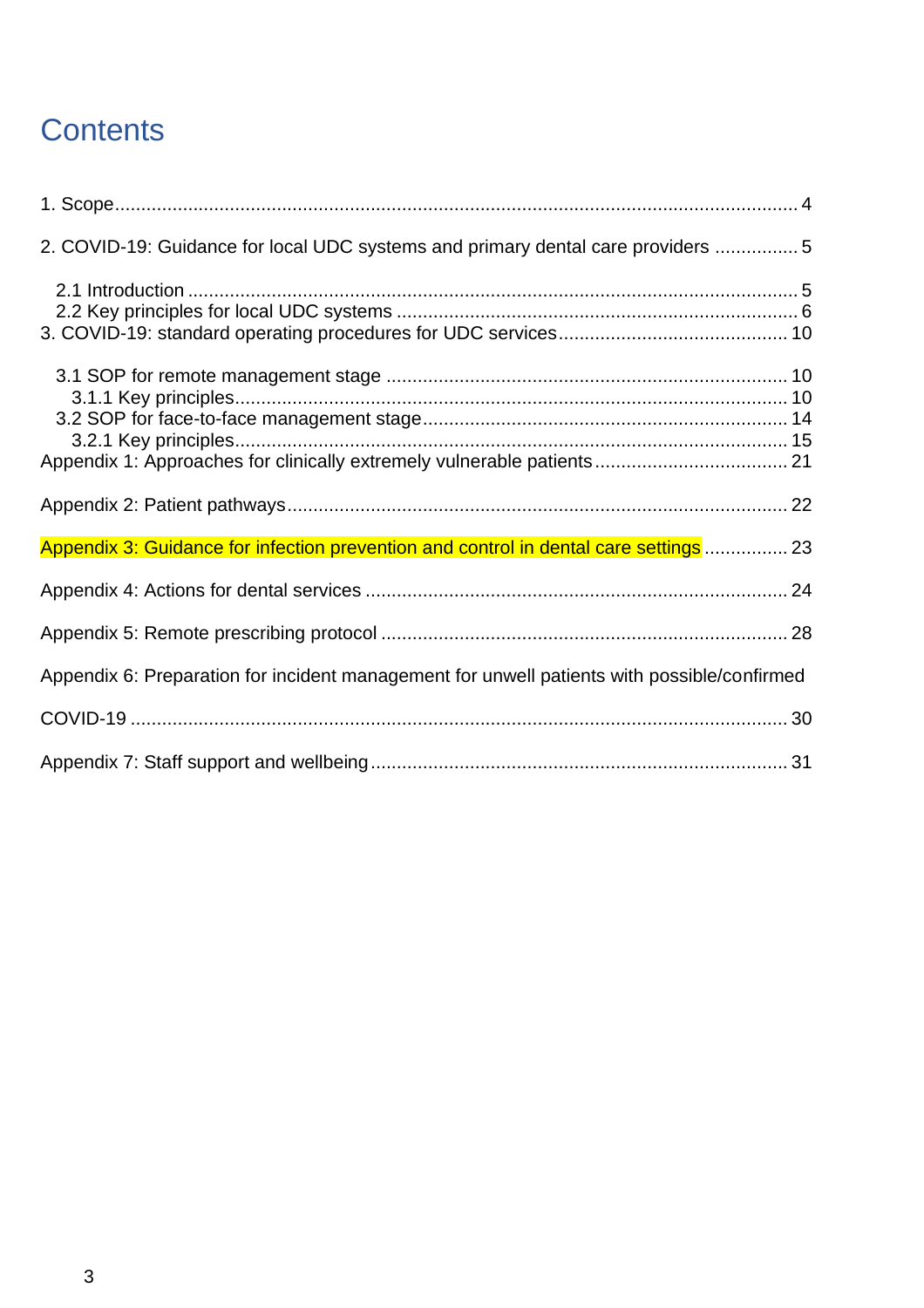### <span id="page-2-0"></span>1. Scope

This guidance is applicable in England. This document covers a local systems approach to the organisation and operation of urgent dental care (UDC) provision. This document should be considered alongside other guidance which may be applicable in a particular care context (for example, hospital trust standard operating procedures for COVID-19 should be considered if UDC is delivered as part of secondary care in a hospital setting).

We trust healthcare professionals to use their clinical judgement when applying quidance around patient management in what we appreciate is a highly challenging, rapidly changing environment.

We are grateful to the following for their support in producing this SOP:

- Public Health England (PHE), for their advice and support in developing this document
- The Faculty of Dental Surgery at the Royal College of Surgeons, and the Faculty of General Dental Practice (UK), for working with NHS England to develop clinical guidance for dental teams applicable in the COVID-19 context
- Health Education England Yorkshire & Humber, Imran Suida and Alex Coleman, for producing and sharing a video demonstrating an example of a patient care pathway and practice set up for urgent dental care.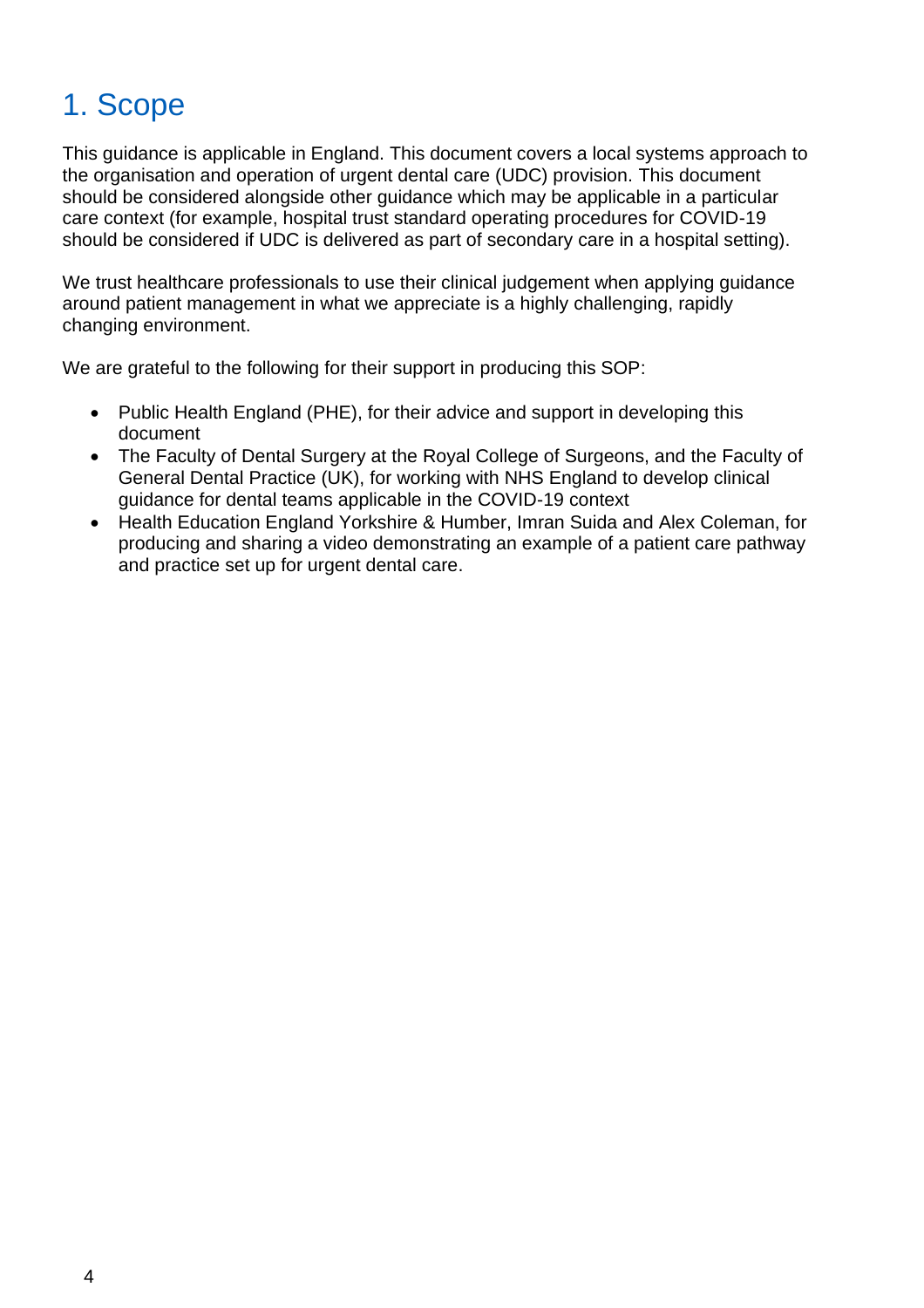### <span id="page-3-0"></span>2. COVID-19: Guidance for local UDC systems and primary dental care providers

### <span id="page-3-1"></span>2.1 Introduction

Primary care dental services (general dental practices and community dental services) should now be open for face-to-face care. This includes delivery of both aerosol generating procedures (AGPs) and non-aerosol generating procedures.

This will re-introduce significant dental activity to local health systems, reducing the need for supplementary UDC capacity. NHS England and NHS Improvement regional teams will put in place UDC arrangements as necessary to supplement general dental practice and community dental services who should see urgent patients wherever possible in the first instance, including those who may not be regular patients.

Regional teams should ensure sufficient UDC capacity to be available to see the following patient groups where it is judged that this cannot take place in general practice settings

- 1. Patients who are possible or confirmed COVID-19 patients including patients who meet the [case definition,](https://www.gov.uk/government/publications/wuhan-novel-coronavirus-initial-investigation-of-possible-cases/investigation-and-initial-clinical-management-of-possible-cases-of-wuhan-novel-coronavirus-wn-cov-infection) or household[/support bubble](https://www.gov.uk/guidance/meeting-people-from-outside-your-household#making-a-support-bubble-with-another-household) contacts of people with possible or confirmed COVID-19 and where treatment cannot wait
- 2. Urgent dental care which may be more challenging or inappropriate for primary care dental services to provide.

Similarly, consideration should be given to both the type of urgent dental care to be provided (AGP or non AGP) – and the patient risk pathway (see Appendix 3) which will determine the personal protective equipment (PPE) requirements.

AGPs should be undertaken with the appropriate risk assessment, infection prevention and control (IPC) and PPE protocols. They should only be undertaken at a dental service (primary care dental setting or designated UDC provider site) where the appropriate PPE is available.

• **For patients who are COVID-19 possible/confirmed cases and contacts** – avoid AGPs where possible, unless there is no alternative treatment option and/or the AGP intervention cannot be deferred.

The range of conditions provided for by local integrated UDC systems (primary care, secondary care and A&E) is likely to include, but is not limited to:

- life-threatening emergencies, eg airway obstruction or breathing/swallowing difficulties due to facial swelling
- trauma including facial/oral laceration and/or dentoalveolar injuries, for example avulsion of a permanent tooth
- oro-facial swelling that is significant and worsening post-extraction
- bleeding that the patient cannot control with local measures
- dental conditions that have resulted in acute and severe systemic illness
- 5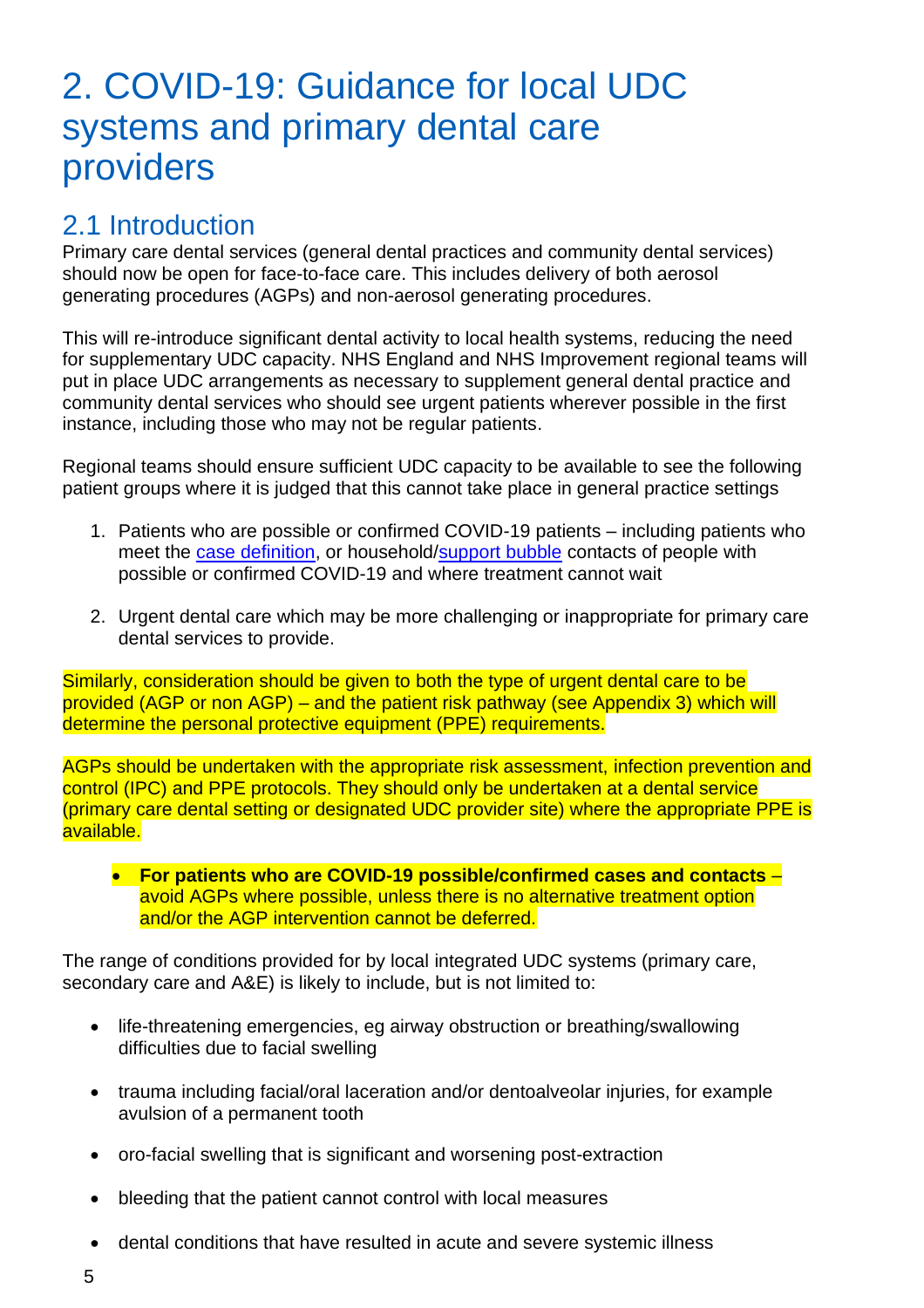- severe dental and facial pain: that is, pain that cannot be controlled by the patient following self-help advice
- fractured teeth or tooth with pulpal exposure
- dental and soft tissue infections without a systemic effect
- suspected oral / health and neck cancer (for referral via the two-week suspected cancer referral pathway)
- oro-dental conditions that are likely to exacerbate systemic medical conditions.

Urgent dental problems have previously been organised into three categories of need based on level of urgency, as defined by the Scottish Dental Clinical Effectiveness Programme [\(SDCEP, 2007\)](http://www.sdcep.org.uk/published-guidance/emergency-dental-care/).

Each patient should be assessed and managed on their own merit, taking into account the patient's best interests, professional judgement, local UDC arrangements and the prioritisation of the most urgent care needs.

Local dental networks, commissioners, managed clinical networks and local dental committees should continue to work together with local dental public health colleagues to maintain their current urgent dental care system in a way that meets the principles set out above and to meet the prevailing dental needs of their local populations.

The exact mechanisms, facilities and approaches will need to reflect existing local arrangements in way that that can be flexed. It will also require review of specific and bespoke arrangements, for those who are being shielded and those at increased risk.

In addition, UDC systems need to allow for local outbreaks of COVID-19, and any outbreak control measures (eg locally declared lockdown) instituted by national direction or local systems.

### <span id="page-4-0"></span>2.2 Key principles for local UDC systems

This guidance and SOP recognises the resumption of face-to-face care by primary dental care providers for appropriate patient groups. Therefore, the principles set out in this section should be considered against this change and the implications for existing local systems:

- UDC systems should be organised in an integrated way that reflects specific local circumstances. Consideration should be given to:
	- o ensuring the system is agile enough to allow for local/regional outbreaks of COVID-19 and associated outbreak control (including lockdown) measures.
	- o using and adapting existing UDC arrangements within the existing local integrated urgent care system (eg expanding out-of-hours service arrangements to cover weekdays).
	- $\circ$  managing UDC and referrals effectively between primary and secondary care; secondary care settings will be particularly affected during expected COVID-19 surges and this will have implications for certain areas of UDC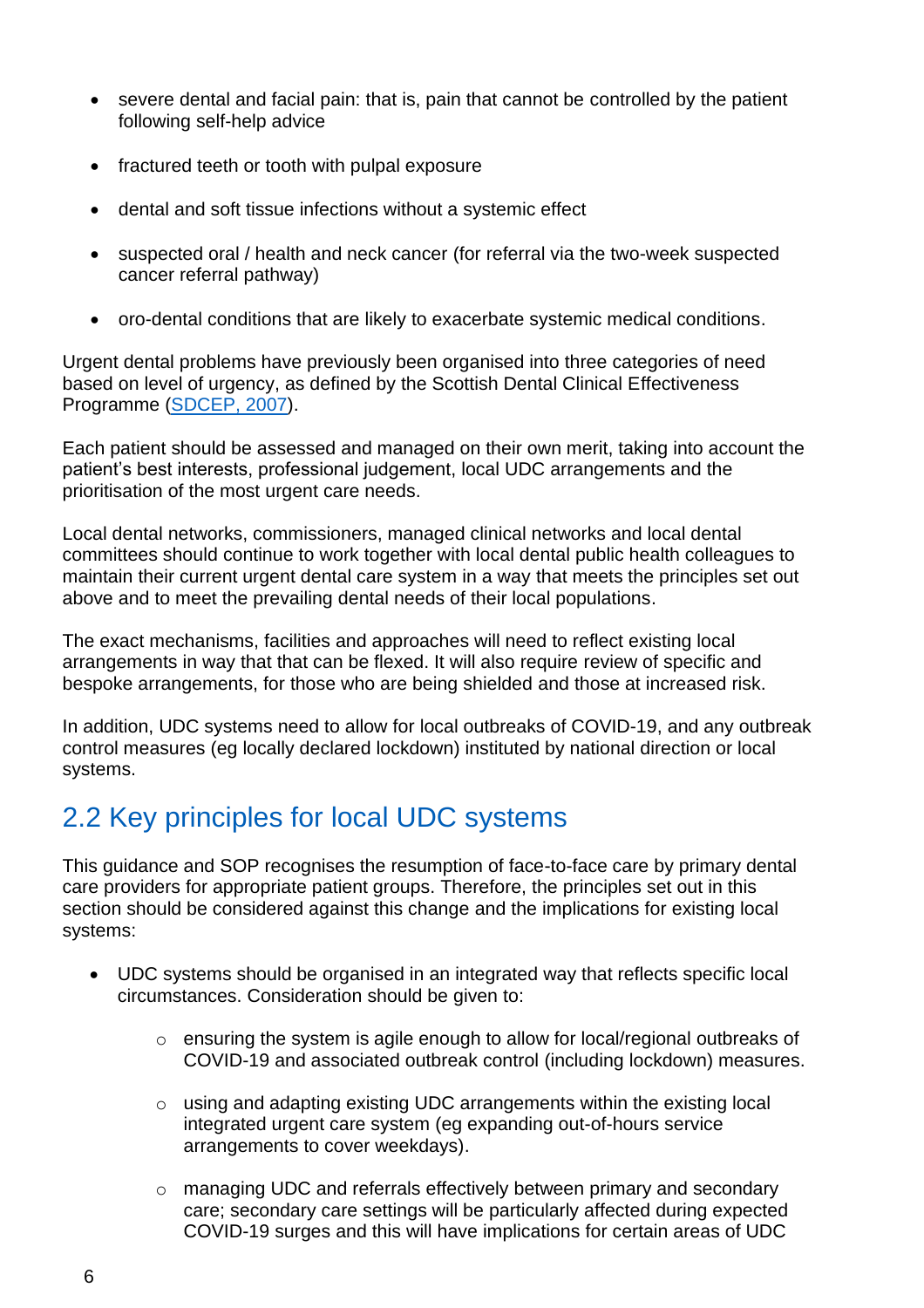provision, eg A&E, oral and maxillofacial surgery, two-week urgent cancer pathways.

- o prioritisation of urgent dental care needs, in line with the wider local COVID-19 response; it is understood that as the COVID-19 pandemic develops, there will be times when service capacity across the whole of health and social care is reduced: therefore, the capacity of the local UDC system will vary and the most urgent cases will need to be prioritised accordingly.
- o collaboration between services, to enable appropriate care provision and resilience across the system.
- The patient pathway should take account of two stages, a remote stage and a faceto-face stage if necessary, as set out in the SOPs in Section 3 below. The pathway is illustrated in Appendix 2.
- Both stages may now be undertaken by any single provider (primary care dental services and designated UDC sites). As detailed in section 3, once remote risk assessment and dental triage are complete, the professional judgement of the clinician will determine whether the patient continues to be managed remotely or face-to-face.
- In meeting patient needs, all primary care dental services are now able to provide face-to-face urgent care for appropriate patient groups (subject to capacity and availability of appropriate PPE) supported by existing UDC provision (including currently designated general dental practices and community dental services; secondary care providers; A&E). In light of this development, local commissioning teams should consider:
- Focusing UDCs on:
	- o Care for patients with possible/confirmed COVID-19 and household/support bubble contacts
	- o Care which may be more challenging or inappropriate for primary care dental services to provide.
- Allowing for patient separation requirements (physical or temporal) between or within services, taking into account the patient groups listed in Section 2.1 and patient risk pathways, as defined in UK IPC Guidance and the accompanying dental [appendix](https://www.gov.uk/government/publications/wuhan-novel-coronavirus-infection-prevention-and-control) (see Appendix 3).
- Reviewing patient access to urgent care, to ensure all patient groups have access to non-AGP and AGP care via the appropriate dental services. Consideration should be given to access within rural and urban areas and associated travel distances.
- Reviewing system design to enable a smooth pathway for patients, taking into account relationships with other providers (eg NHS 111 and DOS updates) to ensure that patients can access appropriate care in the most timely way possible, minimising the possibility of patients being signposted/referred back and forth between services.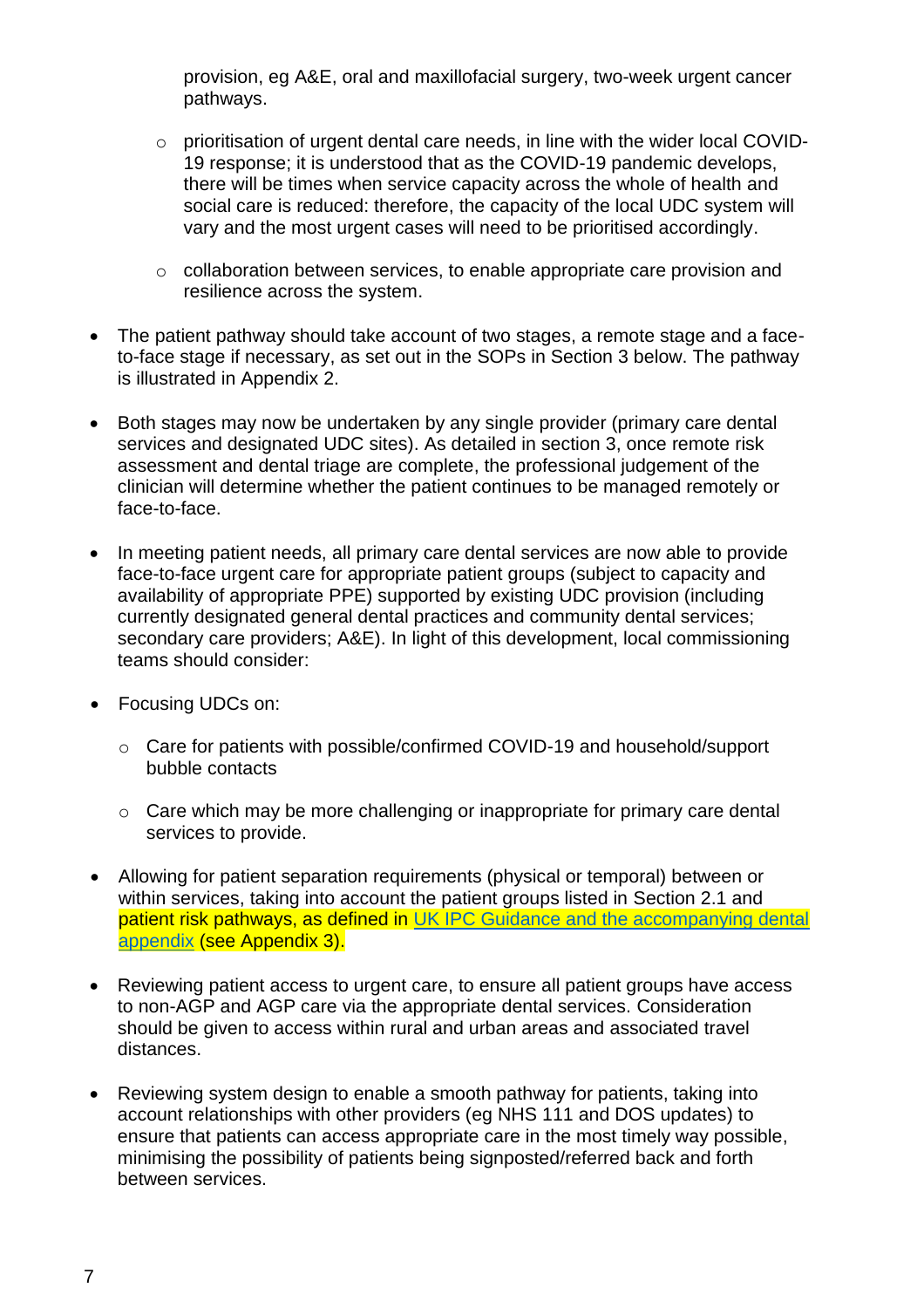- Reviewing any local protocols to ensure they align with clinical guidelines, for example appropriate antimicrobial prescribing (see letter [here](https://bda.org/advice/Coronavirus/Documents/Prescribing%20antibiotics%20in%20urgent%20dental%20care.pdf) for further information).
- Reviewing patient and public communications to ensure clear messaging about access to urgent care, given that all primary care dental services are now able to undertake face-to-face care for appropriate patient groups, as well as remote triage.
- Consideration should be given to working locally with the necessary stakeholders to support people who may be considered socially marginalised or vulnerable to access urgent care.
- At a system level, ensuring appropriate opening hours, for both remote management and face-to-face care, that account for in-hours and out-of-hours access.
- Ensuring the involvement of dental laboratory services to support the local UDC system.
- Workforce redeployment may still be required to ensure UDC services are appropriately staffed in a way that best fits local circumstances. NHS contract arrangements in the current COVID-19 situation (outlined [here\)](https://www.england.nhs.uk/coronavirus/wp-content/uploads/sites/52/2020/03/issue-3-preparedness-letter-for-primary-dental-care-25-march-2020.pdf) enable this.
- Service resilience and contingency planning should be considered with regards to potential staff absence due to sickness.
- With regards to indemnity in the context of COVID-19:
	- o Where dental services are being provided by NHS trusts, the Clinical Negligence Scheme for Trusts and Liabilities to Third Parties Scheme will provide indemnity for clinical negligence and other claims, respectively. However, these existing schemes do not extend to non-NHS trust settings, such as general dental practices.
	- o Where dental services are being provided out of non-NHS trust settings, existing indemnity arrangements should be relied on as far as possible. Where existing arrangements are not sufficient, the Coronavirus Act 2020 enables the Secretary of State to provide clinical negligence indemnity. The scheme being established by NHS Resolution to implement this is called the Clinical Negligence Scheme for Coronavirus (CNSC).
	- o Further information on the CNSC and how it applies is on the NHS [Resolution website.](https://resolution.nhs.uk/services/claims-management/clinical-schemes/clinical-negligence-scheme-for-coronavirus/) Please check this regularly as information and FAQs will be updated.
- Dental teams should use PPE to treat patients based on the type of urgent care they are providing and the patient risk pathway. Therefore, depending on the type of face-to-face care being provided by a dental service, and the patients it is accepting, the service must have the appropriate PPE, as set out in Appendix 3. Advice on the supply of PPE is [here.](https://www.england.nhs.uk/coronavirus/primary-care/infection-control/ppe/)
- Major regulators have issued [guidance t](https://www.nmc.org.uk/news/news-and-updates/how-we-will-continue-to-regulate-in-light-of-novel-coronavirus/)o support healthcare professionals in these challenging circumstances, encouraging partnership working, flexibility and operating in line with the best available guidance.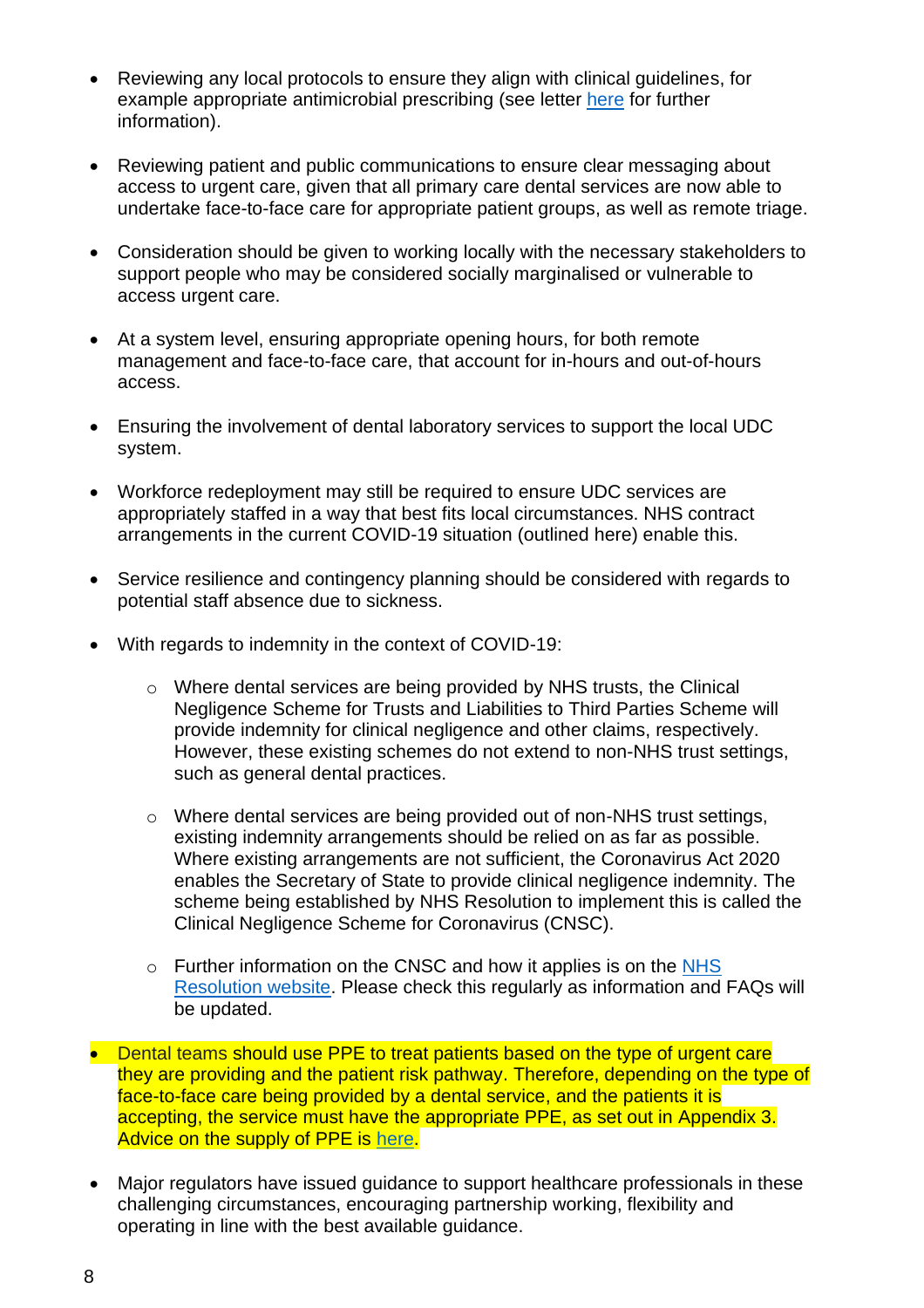- Further information about regulation during the COVID-19 pandemic from the [General Dental Council](https://www.gdc-uk.org/information-standards-guidance/covid-19/covid-19-latest-information) and [General Medical Council](https://www.gmc-uk.org/) can be found on their websites.
- COVID-19 information governance advice for health and care professionals can be found [here.](https://www.nhsx.nhs.uk/key-information-and-tools/information-governance-guidance/health-care-professionals)
- A [life assurance scheme](https://www.gov.uk/government/news/new-guarantee-on-death-in-service-benefits-for-frontline-health-and-care-staff-during-pandemic) launched for eligible frontline health and care workers during the COVID-19 pandemic covers frontline workers within dental services, including dentists, dental nurses, dental hygienists and dental therapists.
- Dental teams may consider referring vulnerable patients to NHS Volunteer Responders where appropriate (see guidance on the Royal Voluntary Service website [here\)](https://volunteering.royalvoluntaryservice.org.uk/nhs-volunteer-responders-portal/referral-healthcare-referrers), who can be asked to help people needing additional support (eg delivering medicines; driving patients to appointments).
- Dental teams can make referrals via the NHS Volunteer Responders referrers' [portal](https://www.goodsamapp.org/NHSreferral) or by calling 0808 196 3382.
- Patients can also self-refer by calling 0808 196 3646 between 8am and 8pm.

Although these principles for UDC systems will be interpreted according to local population needs, there are a number of actions which all dental services should undertake. These are detailed in Appendix 4.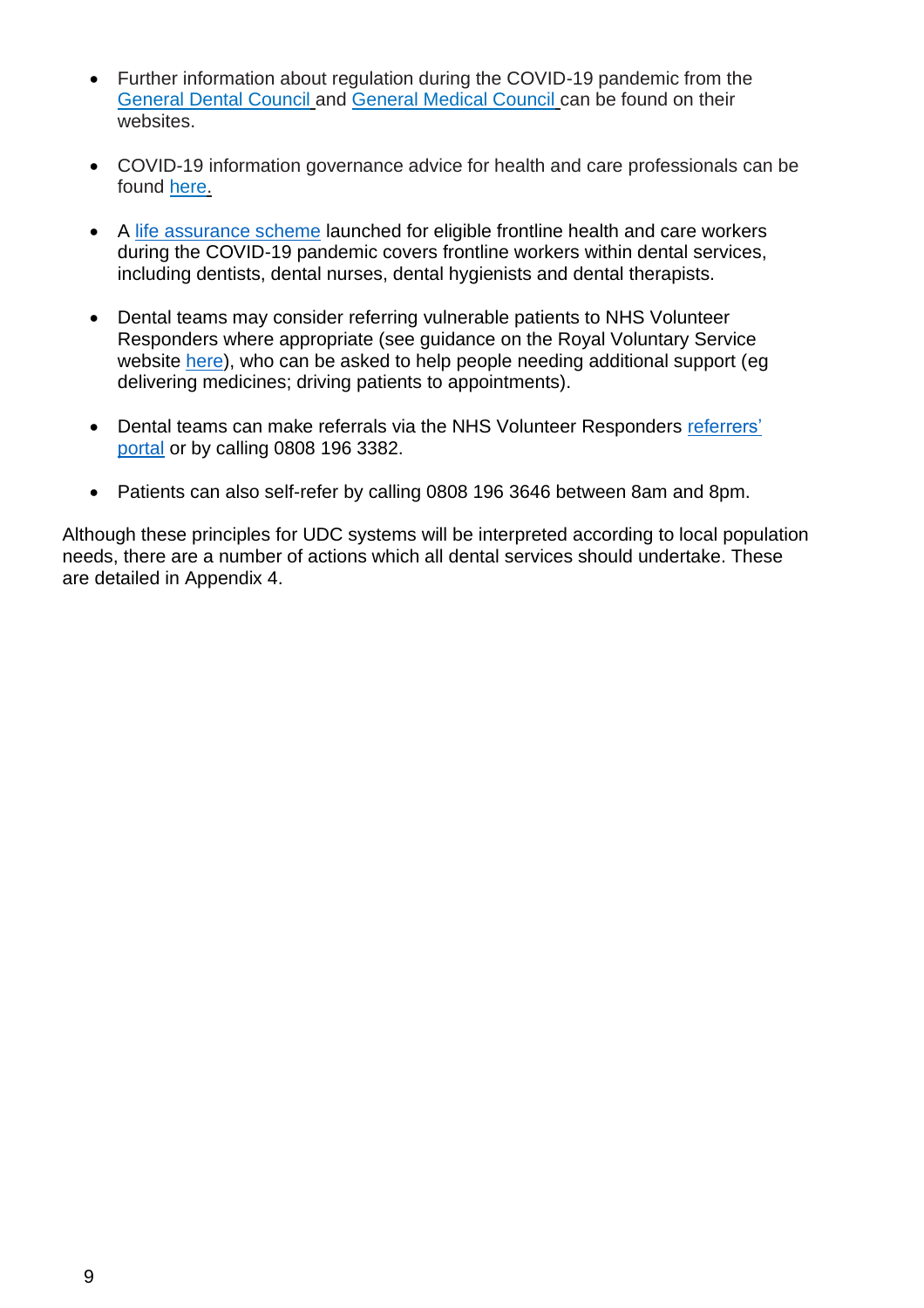# <span id="page-8-0"></span>3. COVID-19: standard operating procedures for UDC services

Whilst face-to-face care has resumed in primary care dental services, the patient pathway for UDC in any setting still consists of two broad stages – remote management and faceto-face management (see Appendix 2) – recognising that both elements may now be undertaken by any single provider (primary care dental services and designated UDC sites).

It is important to retain the initial remote stage, particularly to identify possible/confirmed cases (and household/support bubble contacts), and patients who are clinically extremely vulnerable, to ensure safe care. In addition, this stage helps with preventing inappropriate attendance, supporting appointment planning, and maintaining social distancing and patient separation. As detailed in section 3.1, once remote risk assessment and dental triage are complete, the professional judgement of the clinician will determine whether the patient continues to be managed remotely or face-to-face.

Therefore, this standard operating procedure has been divided as follows:

- 1. SOP for remote management stage
- 2. SOP for face-to-face management stage

For each SOP, key principles are listed, with further details set out beneath.

As well as following these SOPs, dental service providers should also ensure they are undertaking the actions expected of all dental services as detailed at Appendix 4.

In the situation of a local outbreak, in some instances, providers may receive regional direction to divert from part or parts of these SOPs, as part of outbreak control measures.

### <span id="page-8-1"></span>3.1 SOP for remote management stage

#### <span id="page-8-2"></span>**3.1.1 Key principles**

Dental teams should be aware of this SOP, the current national and local COVID-19 guidance (including approaches for managing clinically extremely vulnerable patients – see Appendix 1; and local outbreak scenarios) and the possible [COVID-19](https://www.gov.uk/government/publications/wuhan-novel-coronavirus-initial-investigation-of-possible-cases/investigation-and-initial-clinical-management-of-possible-cases-of-wuhan-novel-coronavirus-wn-cov-infection) case definition.

Keep staff safe through regular risk assessments, following [guidance for](https://www.gov.uk/government/publications/guidance-to-employers-and-businesses-about-covid-19) [employers and](https://www.gov.uk/government/publications/guidance-to-employers-and-businesses-about-covid-19)  [businesses, a](https://www.gov.uk/government/publications/guidance-to-employers-and-businesses-about-covid-19)nd through the measures set out in the 'Keeping staff safe' section of Appendix 4.

- Further information on risk assessment is available:
	- $\circ$  NHS Employers: risk assessments for staff [here](https://www.nhsemployers.org/covid19/health-safety-and-wellbeing/risk-assessments-for-staff)
	- o Risk reduction framework for NHS staff at risk of COVID-19 infection [here](https://www.fom.ac.uk/covid-19/update-risk-reduction-framework-for-nhs-staff-at-risk-of-covid-19-infection)
	- o Health and Safety Executive [here](https://www.hse.gov.uk/coronavirus/working-safely/risk-assessment.htm)
- Resources for staff support and wellbeing are at Appendix 7.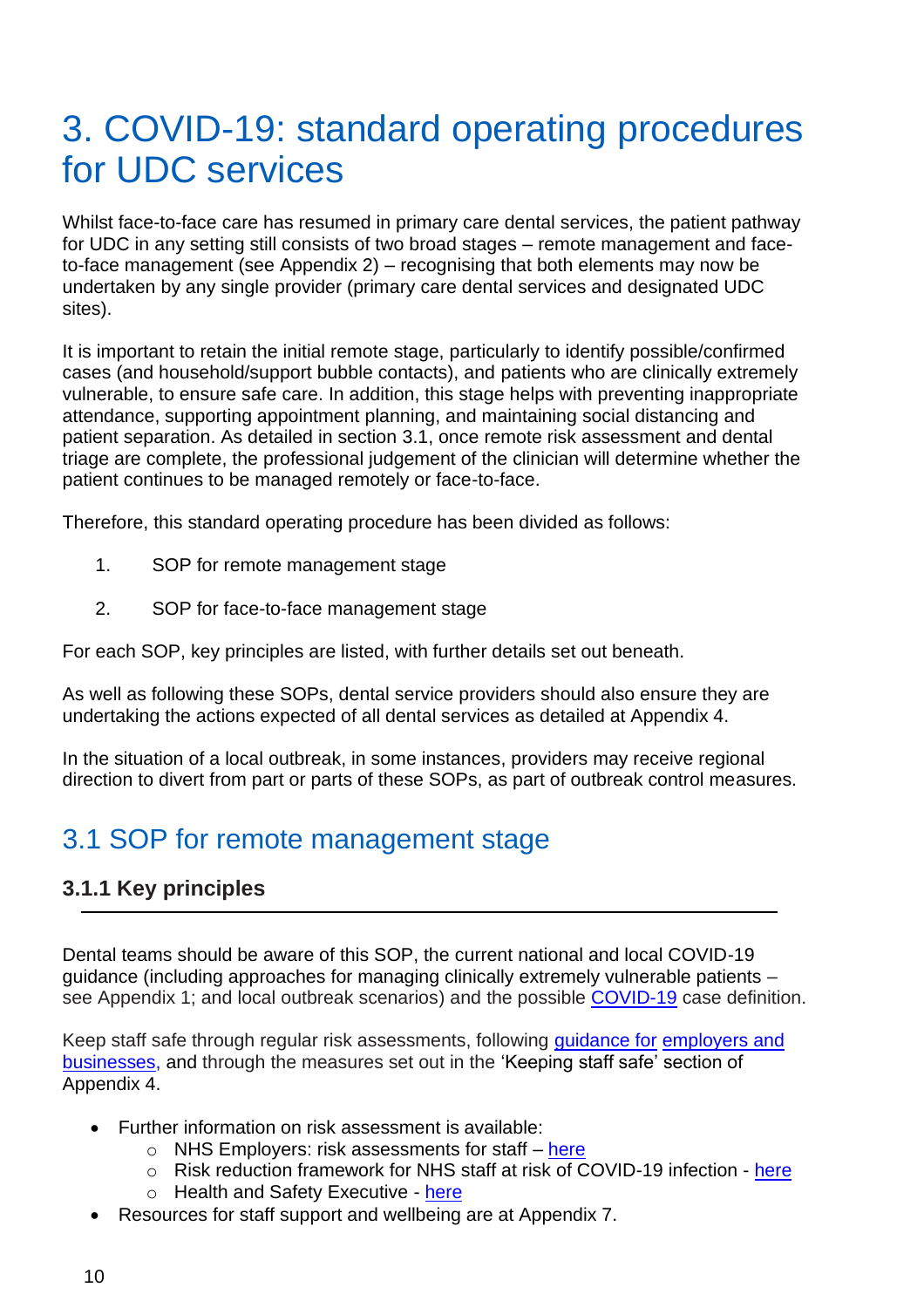Use information and communications (eg telephone, website, text) to outline the appropriate UDC access arrangements for patients.

Remotely (eg by telephone or video link) risk assess and triage those patients contacting the service for urgent dental care, to determine patient group (as per Section 2.1), patient risk pathway (see Appendix 3), urgency of dental problem and associated UDC needs.

Ensure early identification of patients with possible/confirmed COVID-19 and household/support bubble contacts, and patients who are clinically extremely vulnerable.

Use clinical judgement and [shared decision making](https://www.nice.org.uk/about/what-we-do/our-programmes/nice-guidance/nice-guidelines/shared-decision-making) to determine whether patient management should continue remotely or face-to-face, based on risk assessment and triage outcomes.

Details on remote patient management and the arrangement of appropriate face-to-face care are in section 3.1.1.4.

#### **3.1.1.1 Service information and communications**

Effective communications to patients at an early stage should reduce the number of patients contacting the service inappropriately. Different communications routes should be considered (eg telephone, text, website).

Public-facing materials on COVID-19 are available [here a](https://www.england.nhs.uk/coronavirus/primary-care/other-resources/posters/)nd [here.](https://coronavirusresources.phe.gov.uk/)

Services should display/provide the appropriate information to:

- Prevent patients with possible/confirmed COVID-19 or household/support bubble contacts entering sites inappropriately
- Signpost and support patients who may turn up to a service without having undergone remote risk assessment and triage, and/or without having an appointment booked.
- Make clear which patient groups they are receiving
- Control entry to specific sites and areas, in line with care requirements
- Signpost and support patients who may turn up to closed premises

#### **3.1.1.2 Risk assessment**

Patient risk assessment should be conducted remotely (eg telephone, video link) to determine:

- which patient group the patient belongs to
- whether the patient is on the high, medium, or low risk pathway, as per IPC guidance (see Appendix 3)
- the associated risk to the patients if they were to contract COVID-19
- whether the patient has COVID-19 related isolation requirements.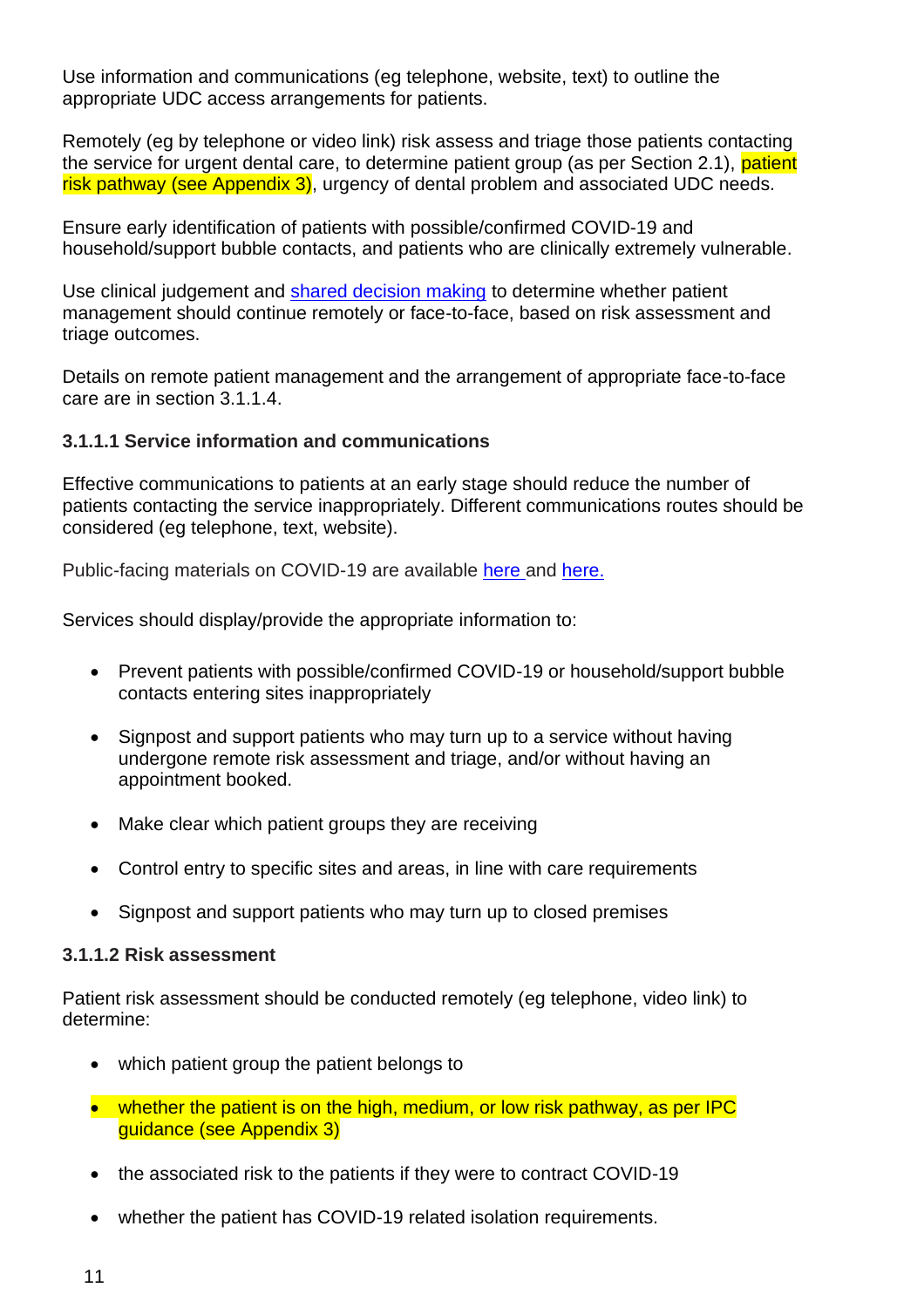This is information, together with the degree of urgency of the patient's dental condition (see dental triage, Section 3.1.1.3), will be important in determining the patient management approach.

As part of risk assessment, COVID-19 screening questions should be asked in line with the [case definition](https://www.gov.uk/government/publications/wuhan-novel-coronavirus-initial-investigation-of-possible-cases/investigation-and-initial-clinical-management-of-possible-cases-of-wuhan-novel-coronavirus-wn-cov-infection) for possible COVID-19 and [isolation requirements](https://www.nhs.uk/conditions/coronavirus-covid-19/what-to-do-if-you-or-someone-you-live-with-has-coronavirus-symptoms/staying-at-home-if-you-or-someone-you-live-with-has-coronavirus-symptoms/) including quarantine [advice](https://www.gov.uk/government/publications/coronavirus-covid-19-how-to-self-isolate-when-you-travel-to-the-uk/coronavirus-covid-19-how-to-self-isolate-when-you-travel-to-the-uk) for those entering or returning to the UK. Questions should include but may not be restricted to the following. Please check guidance regularly for updates and amend question set as necessary:

- Do you, anyone in your household, or anyone in your [support bubble,](https://www.gov.uk/guidance/meeting-people-from-outside-your-household#making-a-support-bubble-with-another-household) have any symptoms of COVID-19 – including:
	- o a new, continuous cough; or
	- $\circ$  a high temperature (37.8°C or over); or
	- o a loss of, or change in, normal sense of taste or smell?
- If you, anyone in your household, or anyone in your support bubble have, or have had, possible COVID-19, are you still in the self/household isolation period? If you, anyone in your household, or anyone in your support bubble have tested positive for COVID-19, are you still in the self/household isolation period?
- If you have been notified by [NHS Test and Trace](https://www.nhs.uk/conditions/coronavirus-covid-19/testing-and-tracing/nhs-test-and-trace-if-youve-been-in-contact-with-a-person-who-has-coronavirus/) that you've been in contact with a person with COVID-19, are you still in the isolation period? (See isolation requirements [here\)](https://www.nhs.uk/conditions/coronavirus-covid-19/testing-and-tracing/nhs-test-and-trace-if-youve-been-in-contact-with-a-person-who-has-coronavirus/)
- If you have entered or returned to the UK in the last 14 days, are you required to [self-isolate?](https://www.gov.uk/government/publications/coronavirus-covid-19-how-to-self-isolate-when-you-travel-to-the-uk/coronavirus-covid-19-how-to-self-isolate-when-you-travel-to-the-uk)

If the patient **answers yes to any of the above**, then they belong to the group of patients who are possible or confirmed COVID-19 patients or household/support bubble contacts.

If the patient **answers no to all of the above**, continue risk assessment to determine which patient group they belong to:

- patients who are [clinically extremely vulnerable](https://www.gov.uk/government/publications/staying-alert-and-safe-social-distancing/staying-alert-and-safe-social-distancing-after-4-july#clinically-vulnerable-people) those at the highest risk of severe illness from COVID-19
- patients who do not fit one of the above categories

Patients' records and taking a good medical and social history should help to identify those who are clinically extremely vulnerable (definitions in the links above).

Patients who are clinically extremely vulnerable may previously have been advised to shield themselves (until 1 August 2020 when the government paused shielding advice). Please note that the cohort of clinically extremely vulnerable patients may change, based on new diagnoses and/or disease progression and management. Appendix 1 provides further details.

Risk assessment should also determine the patient risk pathway (high, medium or low), as defined in UK IPC guidance (see Appendix 3), to inform care planning.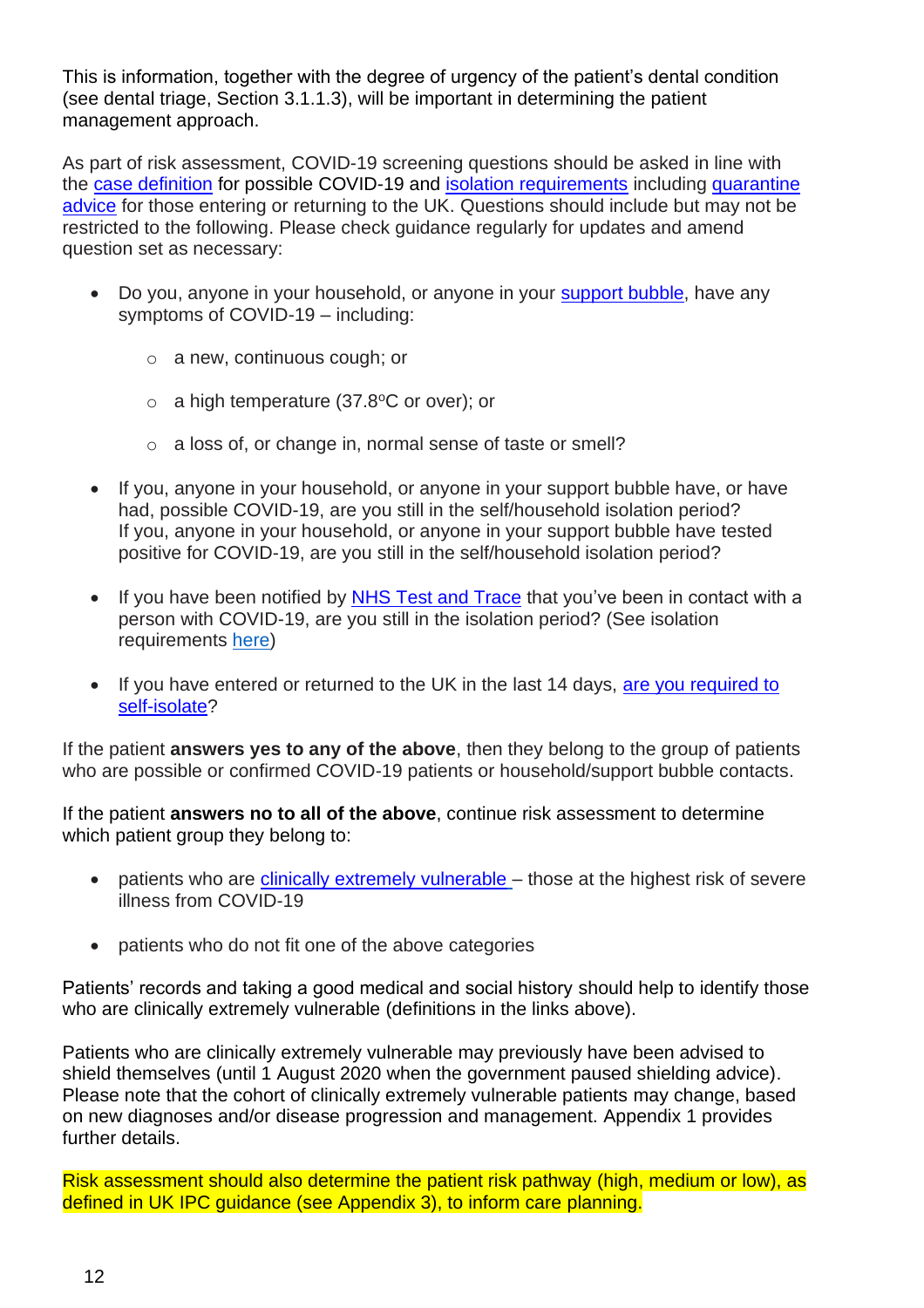In cases where remote management is not possible, consideration should also be given to risk assessing persons who may be accompanying the patient to a face-to-face appointment (eg the parent or carer of a child patient). Patient escorts should be from the same household or support bubble as the patient as far as possible.

The approach to risk assessment may change during the management of local outbreaks, in which case dental providers should follow local guidance.

#### **3.1.1.3 Dental triage**

Dental triage should be conducted remotely (eg telephone, video link) to determine:

- if the patient has a need for routine non-urgent care (including orthodontics), which should be dealt with outside of urgent care provision
- if urgent dental care needs can be managed remotely (eg patient requires advice only)
- if face-to-face management is required, the most appropriate place and time for the patient to be seen for face-to-face care (in line with patient group, patient risk pathway, and care requirements)
- prioritisation of patients with the most urgent care needs, in line with the local UDC system approach to variable workforce capacity issues across health services.

The Scottish Dental Clinical Effectiveness Programme (SDCEP) has developed guidance around triage for acute dental problems during the COVID-19 pandemic, which is found [here.](http://www.sdcep.org.uk/published-guidance/acute-dental-problems-covid-19/)

#### **3.1.1.4 Remote patient management**

- Each patient should be assessed and managed on their own merit, taking into account their best interests, professional judgement, local UDC arrangements and the prioritisation of the most urgent care needs.
- When care planning, [shared decision making](https://www.nice.org.uk/about/what-we-do/our-programmes/nice-guidance/nice-guidelines/shared-decision-making) is important to weigh up the benefits of dental treatment against exposure risk, and plan care in the patient's best interests. This is of particular importance to clinically extremely vulnerable patients at the highest risk from COVID-19.
- Based on risk assessment and triage outcomes, use clinical judgement and shared [decision making](https://www.nice.org.uk/about/what-we-do/our-programmes/nice-guidance/nice-guidelines/shared-decision-making) to determine whether care should continue remotely or face-toface.
- For remote care:
	- o Provide advice, analgesia or antimicrobials where appropriate in line with prescribing guidelines (AAA)
	- o Further information on **remote prescribing protocol** can be found at Appendix 5.
	- o The Faculty of General Dental Practice (UK) has provided updated information and guidance on **remote prescribing and advice** during the COVID-19 pandemic – see [here.](https://www.fgdp.org.uk/news/covid-19-latest-guidance-and-resources-gdps#Remote prescribing and advice)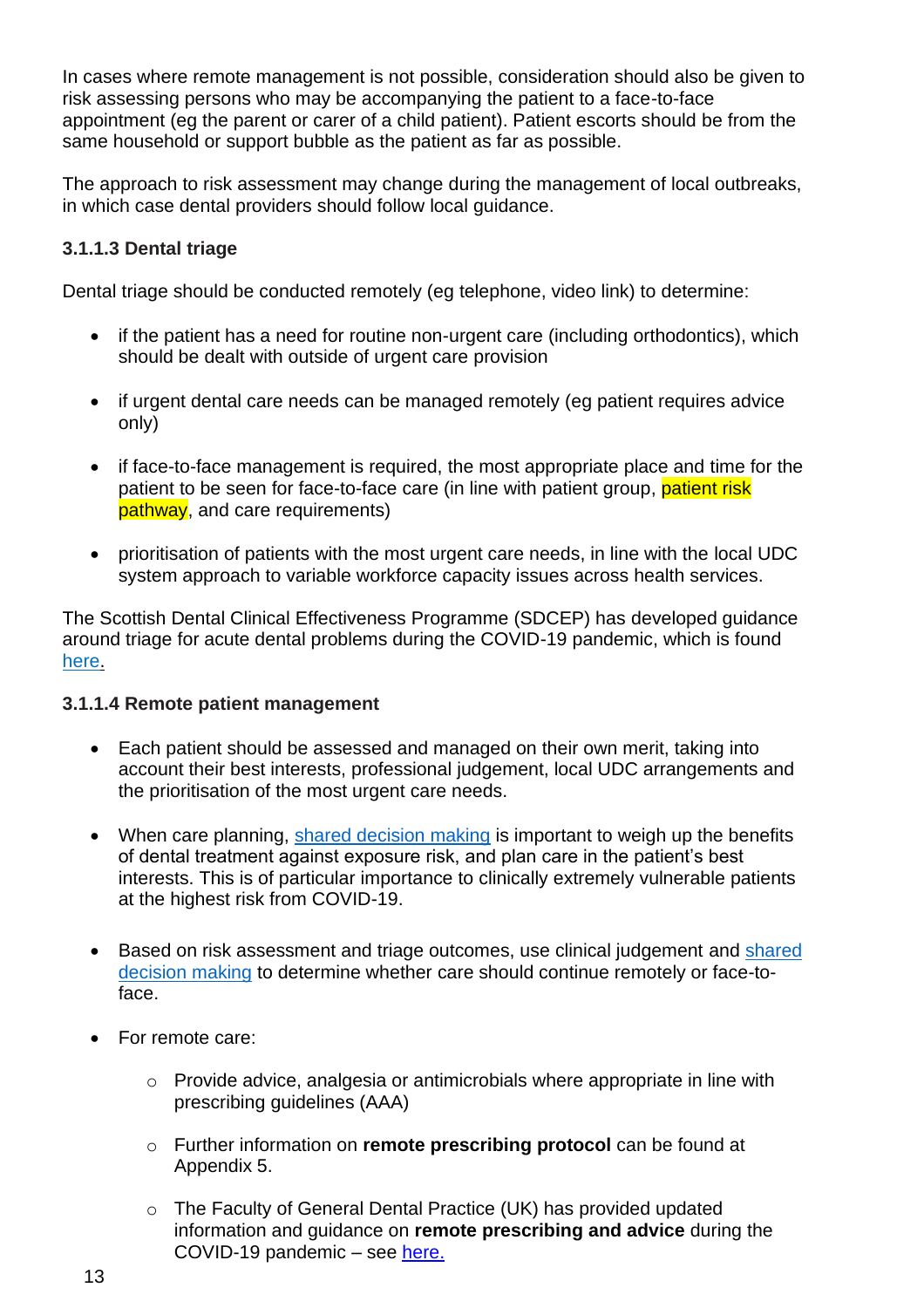- o The GDC has set out **guidance for remote consultations and prescribing**  [here.](https://www.gdc-uk.org/docs/default-source/guidance-documents/high-level-principles-remote-consultations-and-prescribing.pdf?sfvrsn=d46c3ca5_4)
- o The **dental antimicrobial stewardship toolkit** is [here](https://www.gov.uk/guidance/dental-antimicrobial-stewardship-toolkit)
- o SDCEP guidance on **drugs for the management of dental problems during the COVID-19 pandemic** is [here.](http://www.sdcep.org.uk/published-guidance/acute-dental-problems-covid-19/)
- o A joint letter from PHE, RCS England, FGDP (UK) and the BDA on **prescribing antibiotics for urgent dental care during sustained transmission of COVID-19** is [here.](https://bda.org/advice/Coronavirus/Documents/Prescribing%20antibiotics%20in%20urgent%20dental%20care.pdf)
- o Following initial concerns around the use of ibuprofen in the context of COVID-19, the government has published advice [here.](https://www.gov.uk/government/news/commission-on-human-medicines-advice-on-ibuprofen-and-coronavirus-covid-19) An expert working group has concluded there is currently insufficient evidence to establish a link between use of ibuprofen and susceptibility to contracting COVID-19 or the worsening of its symptoms.
- Where face-to-face clinical assessment and/or treatment is required, arrange care at an appropriate dental service/care setting in line with patient group, patient risk pathway and care requirements.
	- $\circ$  Dental services should familiarise themselves with any local referral arrangements to support this (eg referrals to UDC provider site for patients with possible/confirmed COVID-19).
	- $\circ$  Dental services should take into consideration social distancing and physical and temporal separation requirements for all patient groups and patient risk pathways (including measures detailed in section 3.2.1.1) which may impact appointment planning.
- For clinically extremely vulnerable patients for any remote care provided, or faceto-face care arranged – manage in line with approaches set out in Appendix 1.
- Clinical records should be kept for remote patient consultation.
- The Compass e-triage data collection tool should be completed for telephone triage activity. Further advice is available on the NHS BSA website via the following links:
	- o Compass login [here](https://www.nhsbsa.nhs.uk/compass)
	- o Guidance [here](https://www.nhsbsa.nhs.uk/sites/default/files/2020-04/Triage_Covid-19_guidance_notes.pdf)
- FP17 forms should **not** be submitted for telephone triage, as per advice given on 15 [April 2020](https://www.england.nhs.uk/coronavirus/wp-content/uploads/sites/52/2020/03/C0282-covid-19-dental-preparedness-letter-15-april-2020.pdf)
- Patient charges do not apply for telephone triage or remote consultation alone. Normal charging regimes only apply for face-to-face care.

### <span id="page-12-0"></span>3.2 SOP for face-to-face management stage

Services receiving patients to provide face-to-face care are expected to have also followed the SOP outlined in Section 3.1, to minimise cross-infection risk and ensure safe face-toface care is undertaken at an appropriate care setting.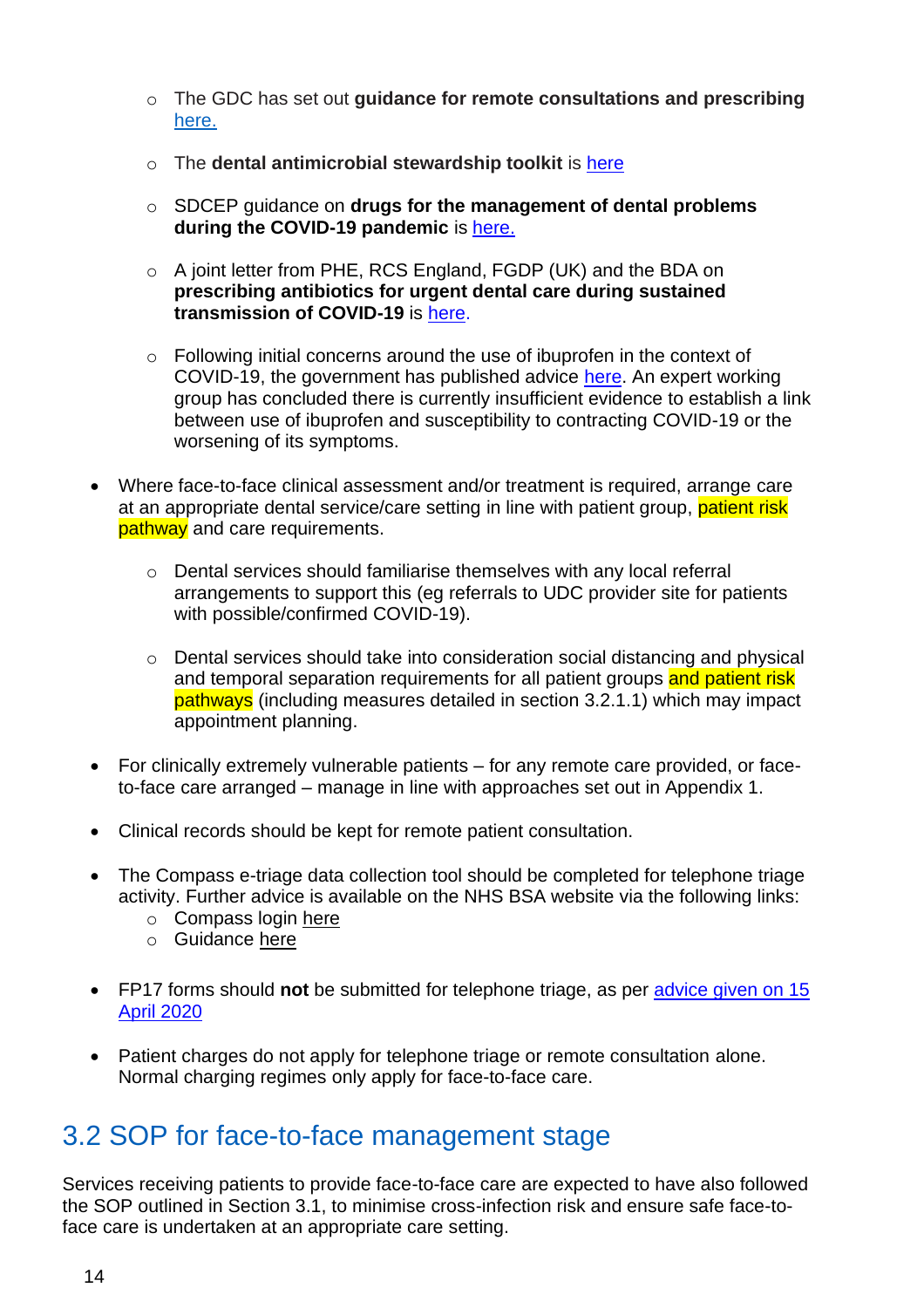<span id="page-13-0"></span>Ensure the SOP as outlined in Section 3.1 has been followed, to promote remote risk assessment and triage, ensure patients can be cared for in a setting appropriate for their specific urgent care requirements, and reduce exposure risk.

Dental teams should be aware of this SOP, the current national and local COVID-19 guidance (including approaches for managing clinically extremely vulnerable patients – see Appendix 1) and the possible [COVID-19](https://www.gov.uk/government/publications/wuhan-novel-coronavirus-initial-investigation-of-possible-cases/investigation-and-initial-clinical-management-of-possible-cases-of-wuhan-novel-coronavirus-wn-cov-infection) case definition.

Keep staff safe through regular risk assessments, following [guidance for](https://www.gov.uk/government/publications/guidance-to-employers-and-businesses-about-covid-19) [employers and](https://www.gov.uk/government/publications/guidance-to-employers-and-businesses-about-covid-19)  [businesses, a](https://www.gov.uk/government/publications/guidance-to-employers-and-businesses-about-covid-19)nd through the measures set out in the 'keeping staff safe' section of Appendix 4.

- Further information on risk assessment is available:
	- NHS Employers: risk assessments for staff  $-$  [here](https://www.nhsemployers.org/covid19/health-safety-and-wellbeing/risk-assessments-for-staff)
	- Risk reduction framework for NHS staff at risk of COVID-19 infection [here](https://www.fom.ac.uk/covid-19/update-risk-reduction-framework-for-nhs-staff-at-risk-of-covid-19-infection)
	- Health and Safety Executive [here](https://www.hse.gov.uk/coronavirus/working-safely/risk-assessment.htm)
- Resources for staff support and wellbeing are at Appendix 7.

All UDC service providers should have clear protocols for patient care, noting the requirements for [social distancing](https://www.gov.uk/government/publications/staying-alert-and-safe-social-distancing/staying-alert-and-safe-social-distancing) and the appropriate zoning and separation measures for all patients.

• Particular attention should be paid to patients with possible/confirmed COVID-19 and their household/support bubble contacts, and patients who are clinically extremely vulnerable.

Where appropriate, repeat risk assessment and dental triage when the patient arrives at the service (in line with sections 3.1.1.2 and 3.1.1.3) in case there are changes, the patient is unaware of their risk status, or the patient has accessed a service inappropriately.

• When accepting patients, providers should have regard to the patient group (see section 2.1), patient risk pathway (see Appendix 3), the likely procedure required and the availability of appropriate PPE.

When face-to-face assessment and/or treatment is undertaken:

- Each patient should be assessed and managed on their own merit, taking into account the patient's best interests, professional judgement, local UDC arrangements and the prioritisation of the most urgent care needs.
- When care planning, [shared decision making](https://www.nice.org.uk/about/what-we-do/our-programmes/nice-guidance/nice-guidelines/shared-decision-making) is important to weigh up the benefits of dental treatment against exposure risk, and plan care in the patient's best interests. This is of particular importance to clinically extremely vulnerable patients at the highest risk from COVID-19.
- If treatment is required, all equipment and materials for treatment should be assembled in surgery before beginning.
- Aerosol generating procedures should be undertaken with the appropriate risk assessment, IPC and PPE protocols. They should only be undertaken at a dental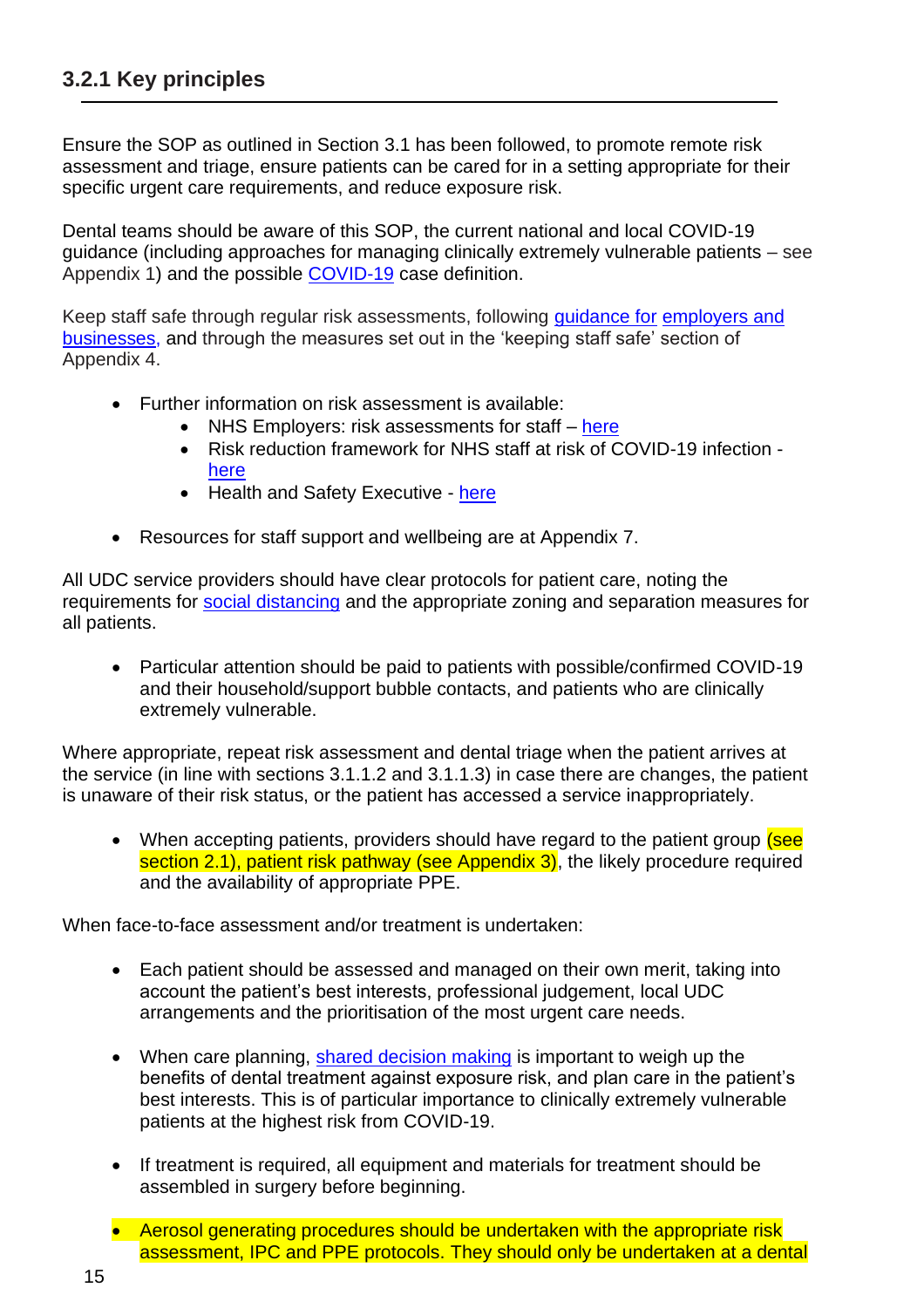service (primary care dental setting or designated UDC provider site) where the appropriate PPE is available.

- o **For patients who are COVID-19 possible/confirmed cases and contacts** – avoid AGPs where possible, unless there is no alternative treatment option and/or the AGP intervention cannot be deferred.
- For AGPs, the use of high power suction and rubber dam is recommended where possible.
- Treatment should be completed in one visit wherever possible.
- For clinically extremely vulnerable patients, manage in line with approaches set out in Appendix 1.
- Where domiciliary visits are necessary for any patient, these should be appropriately risk assessed and managed. Follow local referral arrangements and protocols for domiciliary care provision where applicable.
- A FP17 form should be submitted for each patient seen in the usual way and normal patient charging regimes apply.

Use robust infection prevention and control procedures in line with government guidance (see Appendix 3).

Follow PPE protocols in line with government guidance (see Appendix 3).

Prepare for incident management.

- PHE has provided COVID-19 quidance for first responders, including information on PPE, cardiopulmonary resuscitation (CPR), providing assistance to unwell individuals and cleaning. First responders include professionals who, as part of their normal roles, provide immediate assistance requiring first contact until further medical assistance arrives.
- In line with this guidance, with regards to CPR, chest compressions and defibrillation (as part of resuscitation) are not considered AGPs (see further information [here\)](https://www.gov.uk/government/publications/wuhan-novel-coronavirus-infection-prevention-and-control/phe-statement-regarding-nervtag-review-and-consensus-on-cardiopulmonary-resuscitation-as-an-aerosol-generating-procedure-agp). Therefore, dental staff can commence chest compressions and defibrillation without the need for AGP PPE while awaiting the arrival of other clinicians to undertake airway manoeuvres.
- The Resuscitation Council UK provides an infographic to support CPR protocol in primary care – found [here.](https://www.resus.org.uk/media/statements/resuscitation-council-uk-statements-on-covid-19-coronavirus-cpr-and-resuscitation/primary-care-settings/)
- Further detail on preparation for incident management for unwell patients with possible/confirmed COVID-19 is provided at Appendix 6.

#### **3.2.1.1 Patient management: social distancing and separation**

• Although it is recognised that dental treatment will require closer contact, social [distancing measures](https://www.gov.uk/government/publications/staying-alert-and-safe-social-distancing/staying-alert-and-safe-social-distancing) should be applied as far as possible throughout the service. This is important for both patient and 'staff-only' areas, and both patient-facing and non-patient-facing activities.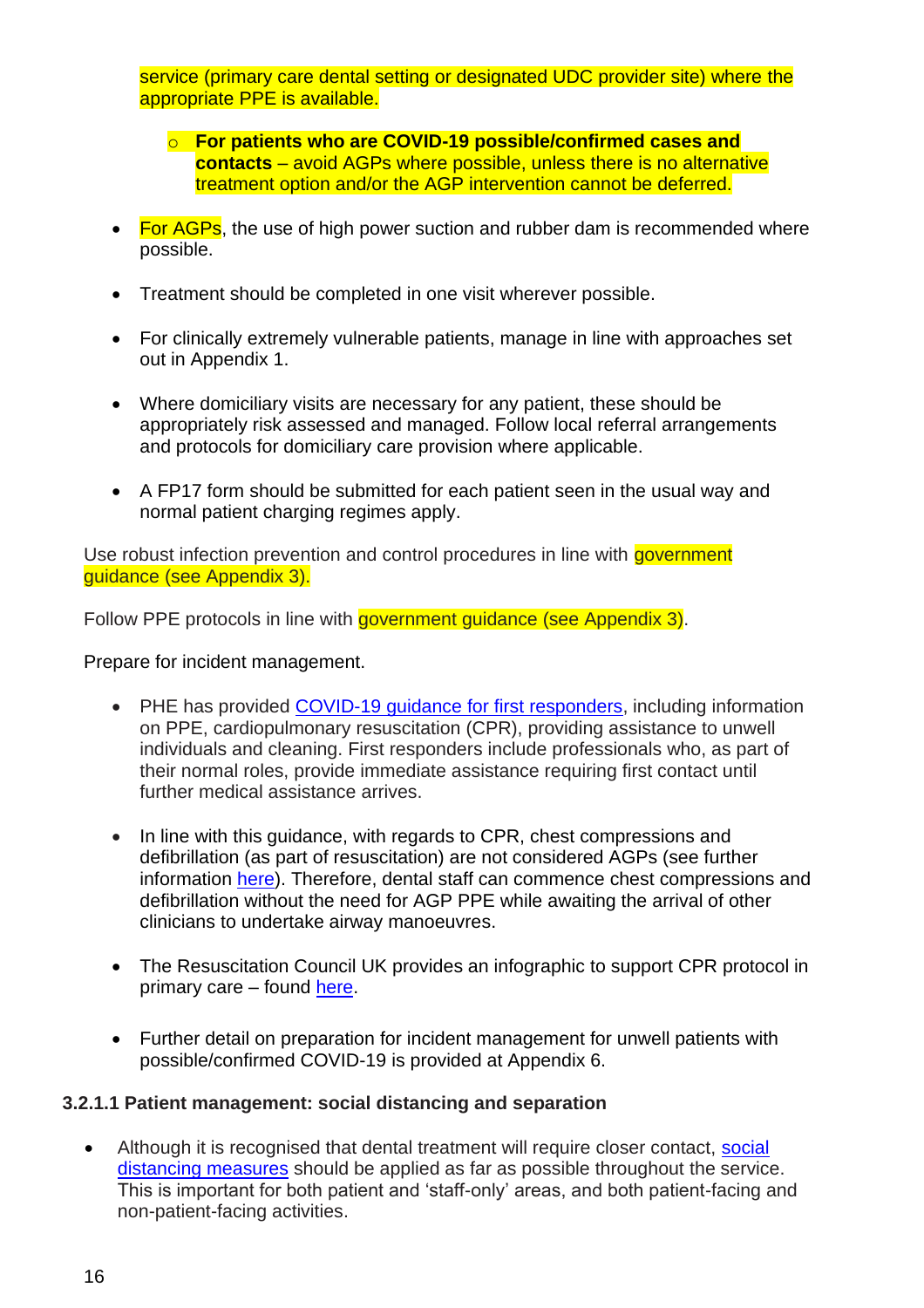- For all patients, physical (eg separate waiting areas and treatment rooms) and temporal (eg appropriately spaced appointments, sessions for specific patient groups) separation measures should be employed.
- Consideration should be given to patient group (see section 2.1), patient risk pathway (see Appendix 3) and the type of treatment undertaken (ie increased risk associated with aerosol generating procedures means there are additional PPE and decontamination requirements).
- Appropriate zoning should be undertaken. Sites, areas and facilities should be designated and demarcated clearly for specific patient groups and patient risk pathways.
- For patients who are clinically extremely vulnerable where possible, without compromising the requirement for access to urgent care in an appropriate timescale, additional physical and temporal separation measures should be taken, for example:
	- $\circ$  these patients could be seen first thing in the morning, allowing maximum time for air clearance/ventilation overnight, and reducing chance of contact with other people in the clinic.
	- $\circ$  these patients could be seen in a surgery, which minimises the number of people passing.
- Practical considerations for the dental service are advised as follows:
	- o Patient escorts should only be allowed where absolutely necessary (eg child attending with parent). As far as possible, one escort only should be allowed per patient, and this escort should be from the patient's household (or support bubble) to minimise exposure risk.
	- o Consideration should be given to capacity and consent, and how these can be managed appropriately in a way that minimises contact risk. For example, for child patients, if a person with parental responsibility cannot accompany the child due to social isolation, the child could be brought by a responsible adult from their household and the person with parental responsibility contacted by telephone by the dental team.
	- $\circ$  As far as possible, patients (with necessary escorts only) should not enter the dental service until the time of their appointment or until a member of staff advises them to do so. For example, they could wait in their vehicle or in a suitable area outside the dental service.

Follow guidance on face masks/coverings in primary and community care settings – [here,](https://www.gov.uk/government/publications/wuhan-novel-coronavirus-infection-prevention-and-control/new-recommendations-for-primary-and-community-health-care-providers-in-england) and hospital settings – [here.](https://www.gov.uk/government/publications/wuhan-novel-coronavirus-infection-prevention-and-control/new-government-recommendations-for-england-nhs-hospital-trusts-and-private-hospital-providers) This is for all staff, patients and the public.

- o Patient flow:
- Limit the entry points to the dental service for patients and visitors, including deliveries.
- Minimise the number of patients within the dental service at any one time.
- Minimise potential for patient-patient contact within the dental service, eg in reception areas and waiting rooms.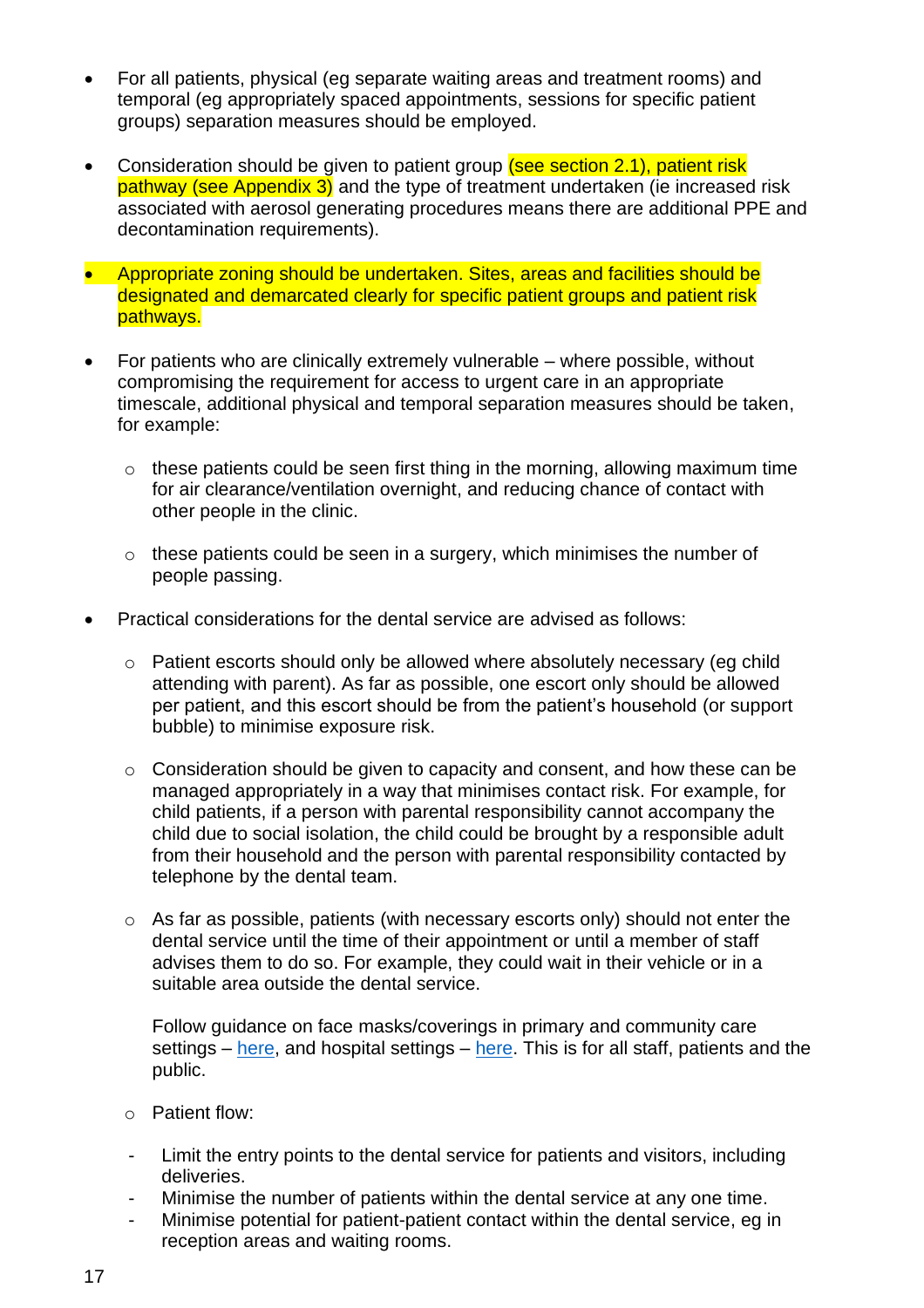- Plan and design patient flow throughout the practice floor markings will facilitate this.
- Consider escorting patients directly into the surgery to avoid waiting in the practice.
- Health Education England, Yorkshire and Humber have created a video which describes the [patient care pathway and practice setup for Urgent Dental Care](https://generalpracticebulletin.cmail19.com/t/d-l-mdlkiik-tllrukjiki-d/) in Yorkshire and Humber during COVID-19. It shares examples of good practice following current guidance and may be of use to support dental services elsewhere in England.
- $\circ$  At the appropriate entry and exit points, all visitors to the dental service should be told to wash their hands or use hand sanitiser, and the appropriate hand hygiene agents made available.
- o The number of patients and staff in waiting rooms, reception and communal areas should be minimised as far as possible.
	- Waiting rooms, reception and communal areas should allow for 2 metre separation where possible, ideally marked on chairs and flooring.
	- Where 2 metre separation is not possible, maintain [1 metre with additional](https://www.gov.uk/government/publications/staying-safe-outside-your-home/staying-safe-outside-your-home)  [precautions.](https://www.gov.uk/government/publications/staying-safe-outside-your-home/staying-safe-outside-your-home)
	- If staff in reception and communal areas are unable to maintain 2 metre separation with the public, they should wear a fluid-resistant surgical mask for a session.
- As far as possible, keep areas appropriately ventilated, eg opening windows.
- o Reception:
	- where possible, reception areas should be fitted with a physical barrier (eg Perspex shield)
	- face-to-face payment and appointment bookings should be minimised, with consideration given to telephone and online methods
	- card payment machines and any tablets for patient use should be cleaned and disinfected after each use.
- o Staff working arrangements:
- As few staff as possible should be allocated to see patients, particularly patients who are clinically extremely vulnerable and those with possible/confirmed COVID-19 and household/support bubble contacts, to minimise contacts without compromising the safe delivery of care.
- Similarly, where possible, staff should work with a limited group of colleagues to minimise contact between individuals or different teams, and, if required, facilitate contact tracing and tracking.
- Ensure social distancing is also implemented in staff-only' areas (eg staff room, decontamination room) and for staff activities which do not involve patients (eg sorting stock). For example: promoting 2 metre social distancing where possible (otherwise [1 metre with additional precautions\)](https://www.gov.uk/government/publications/staying-safe-outside-your-home/staying-safe-outside-your-home); setting occupancy limits at the entrance to 'staff-only' areas; making hand hygiene agents available; ventilating staff areas as far as possible.
- o If face-to-face risk assessment and triage validation is required before treatment begins, patients should be initially seen in a room large enough to provide social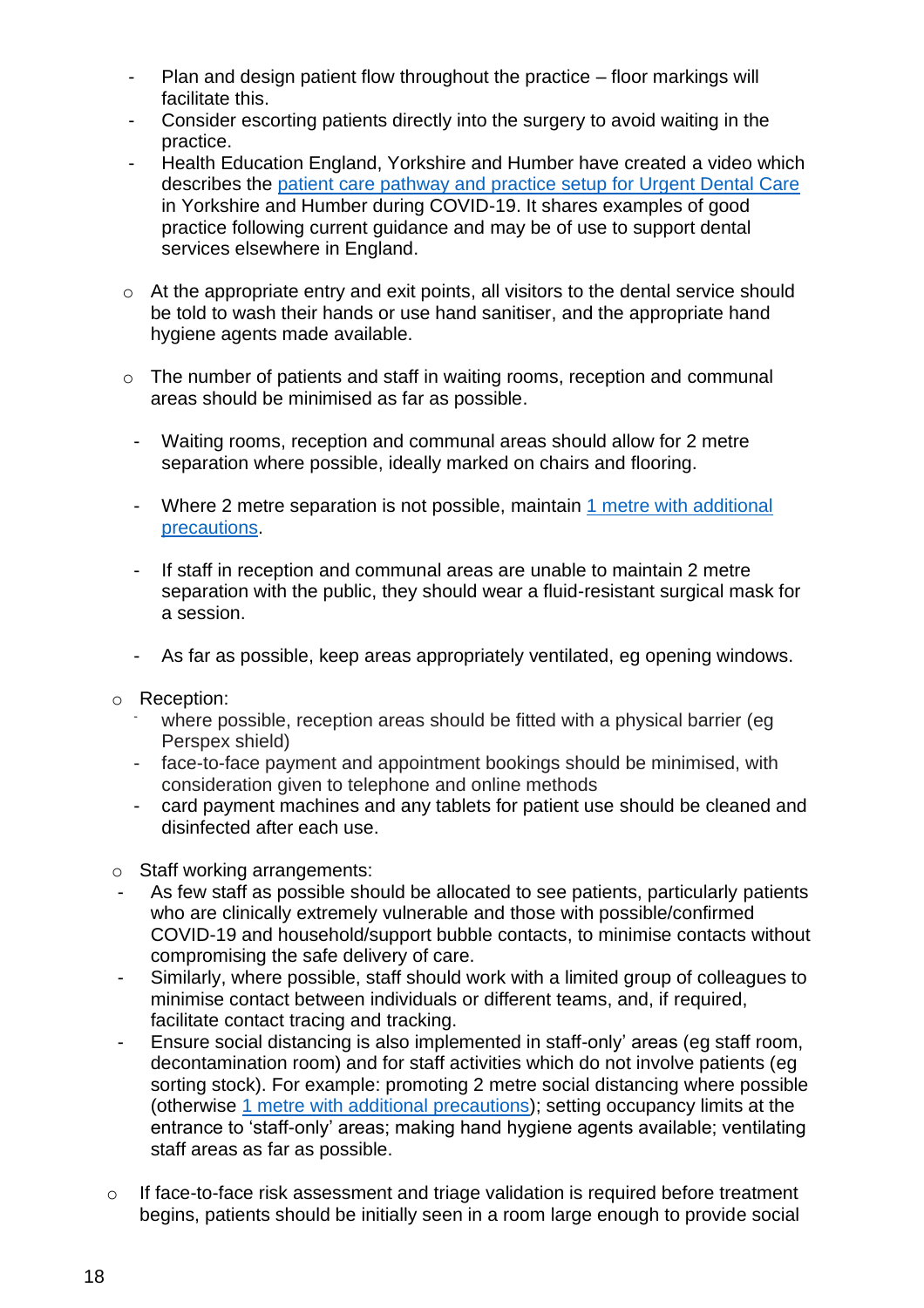distancing, and the clinician should wear PPE in line with government guidance (see Appendix 3).

- o Toilet facilities:
	- Control patient and staff access to toilets (eg patients should request access) so that environmental cleaning (including handles) can be performed after each use
	- Signage should be placed to notify persons to close the toilet lid when flushing to reduce risk
	- Ideally, provide paper towels for hand drying
	- Waste bins should be provided lined with foot-operated or automated opening
	- When not in use, the toilet door should always be kept closed
	- Signage should be placed to promote good hand hygiene
- o Use signage to support social distancing, good hand hygiene and good infection prevention and control practice throughout the service (including clinical and nonclinical areas, toilet facilities, entry and exit points, and 'staff-only' areas).

#### **3.2.1.2 Patient management: clinical approaches**

- Further information on **remote prescribing protocol** can be found at Appendix 5.
- The **dental antimicrobial stewardship toolkit** can be found [here.](https://www.gov.uk/guidance/dental-antimicrobial-stewardship-toolkit)
- SDCEP guidance on **drugs for the management of dental problems during the COVID-19 pandemic** is [here.](http://www.sdcep.org.uk/published-guidance/acute-dental-problems-covid-19/)
- A letter from PHE, RCS England, FGDP (UK) and the BDA on **prescribing antibiotics for urgent dental care during sustained transmission of COVID-19** is [here.](https://bda.org/advice/Coronavirus/Documents/Prescribing%20antibiotics%20in%20urgent%20dental%20care.pdf)
- Following initial concerns around the use of ibuprofen in the context of COVID-19, the government has published advice [here.](https://www.gov.uk/government/news/commission-on-human-medicines-advice-on-ibuprofen-and-coronavirus-covid-19) An expert working group has concluded there is currently insufficient evidence to establish a link between use of ibuprofen and susceptibility to contracting COVID-19 or the worsening of its symptoms.
- **Clinical guidance** to support urgent dental treatment planning options, under COVID-19 pandemic limitations, has been developed by the Faculty of Dental Surgery at the Royal College of Surgeons. This guidance can be found [here.](https://www.rcseng.ac.uk/dental-faculties/fds/coronavirus/)

#### **3.2.1.3 Infection prevention and control and PPE**

- Follow **UK Infection Prevention Control (IPC) Guidance for Dental Settings**, detailed in the [Dental Appendix](https://assets.publishing.service.gov.uk/government/uploads/system/uploads/attachment_data/file/928034/COVID-19_Infection_prevention_and_control_guidance_Dental_appendix.pdf) to the [COVID-19: Guidance for](https://assets.publishing.service.gov.uk/government/uploads/system/uploads/attachment_data/file/910885/COVID-19_Infection_prevention_and_control_guidance_FINAL_PDF_20082020.pdf)  [the remobilisation of services within health and care settings-](https://assets.publishing.service.gov.uk/government/uploads/system/uploads/attachment_data/file/910885/COVID-19_Infection_prevention_and_control_guidance_FINAL_PDF_20082020.pdf) Infection [prevention and control recommendations.](https://assets.publishing.service.gov.uk/government/uploads/system/uploads/attachment_data/file/910885/COVID-19_Infection_prevention_and_control_guidance_FINAL_PDF_20082020.pdf)
- This annex also includes quidance on:
	- o PPE requirements based on the type of urgent care being provided (AGP or non AGP) and patient risk pathway
	- o Ventilation
	- o AGPs and the requirement for downtime (fallow time) following an AGP procedure, including a pragmatic algorithm for calculating the duration of post-AGP downtime as proposed by [SDCEP](https://www.sdcep.org.uk/wp-content/uploads/2020/09/SDCEP-Mitigation-of-AGPS-in-Dentistry-Rapid-Review.pdf)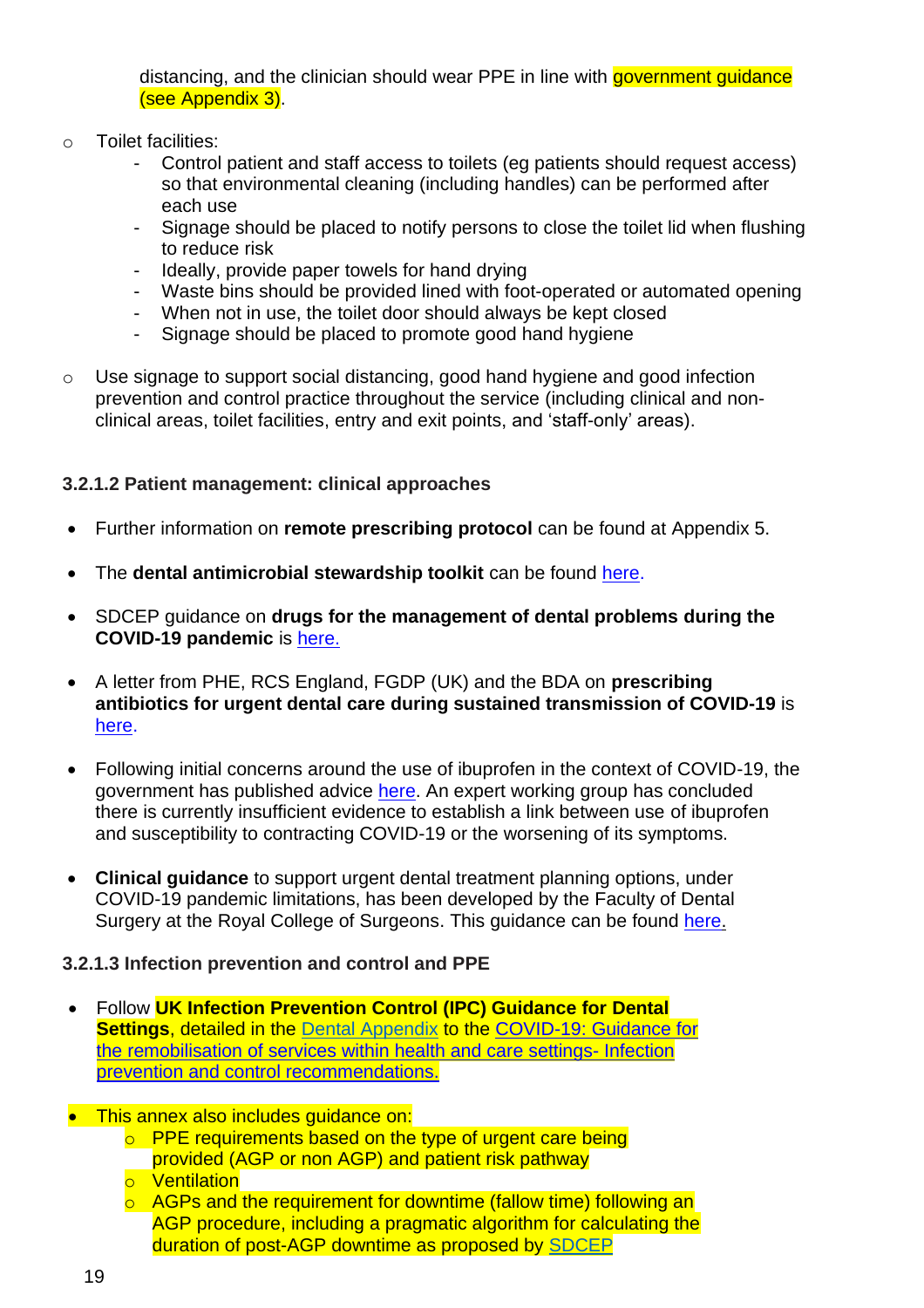o Decontamination

- Advice on the supply of PPE is [here.](https://www.england.nhs.uk/coronavirus/primary-care/infection-control/ppe/)
- To find your NHS regional infection prevention and control team, search 'infection prevention control + your NHS region'.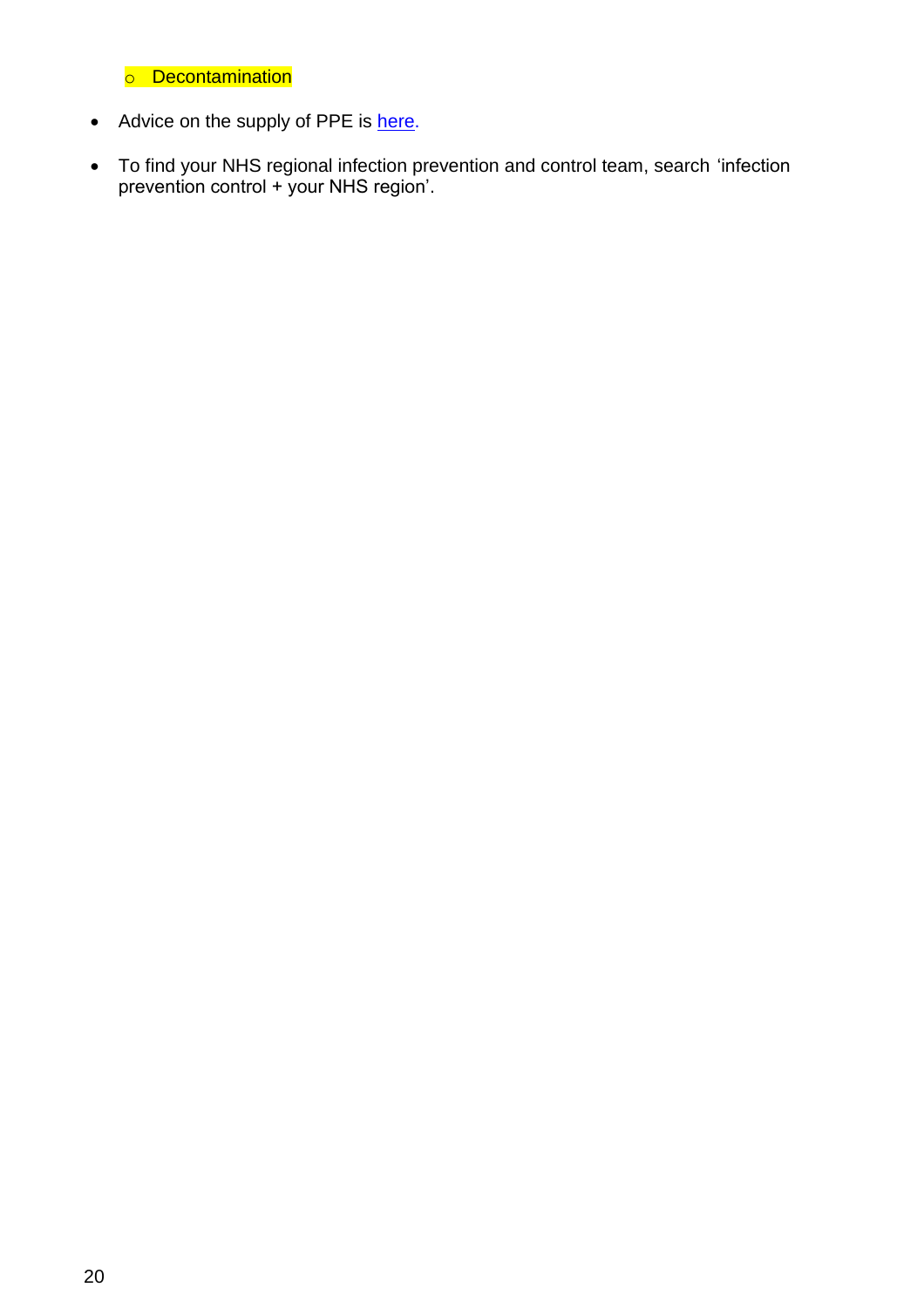# <span id="page-19-0"></span>Appendix 1: Approaches for clinically extremely vulnerable patients

- Clinically extremely vulnerable and patients who may be at increased risk present should be identified in the remote management stage of the patient pathway.
- Clinically extremely vulnerable patients may be seen for urgent dental care in the same way as other patients.,
- When care planning, [shared decision making](https://www.nice.org.uk/about/what-we-do/our-programmes/nice-guidance/nice-guidelines/shared-decision-making) is important to weigh up the benefits of dental treatment against exposure risk, and plan care in the patient's best interests. This is of particular importance to clinically extremely vulnerable patients at the highest risk from COVID-19.
- The patient's GP or wider health and social care professional(s) may be consulted to plan care as necessary, taking into account overall care needs, medical history and exposure risk as is usual practice
- When face-to-face care is required where possible, without compromising the requirement for access to urgent care in an appropriate timescale, additional physical and temporal separation measures should be taken for these groups (see section 3.2.1.1).
- Dental services may wish to link to local arrangements put in place to support these groups (eg local volunteer networks may be able to organise collection of prescription items)
- Follow any additional precautions introduced to protect these groups during a local outbreak, as issued locally.

**In the event that a dental team identifies a patient who is clinically extremely vulnerable as having possible COVID-19 symptoms, refer to a medical practitioner for further assessment.**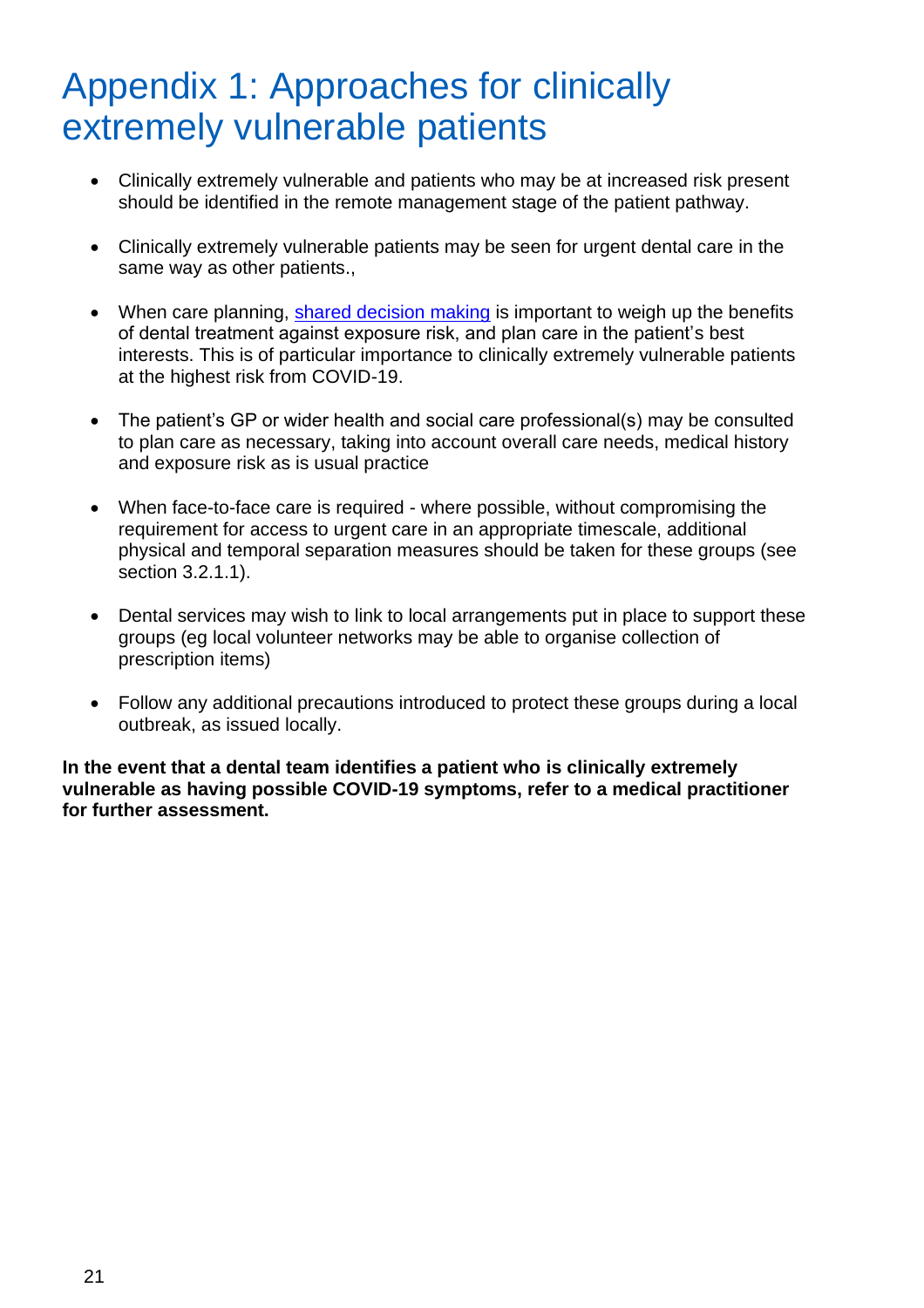# Appendix 2: Patient pathways

<span id="page-20-0"></span>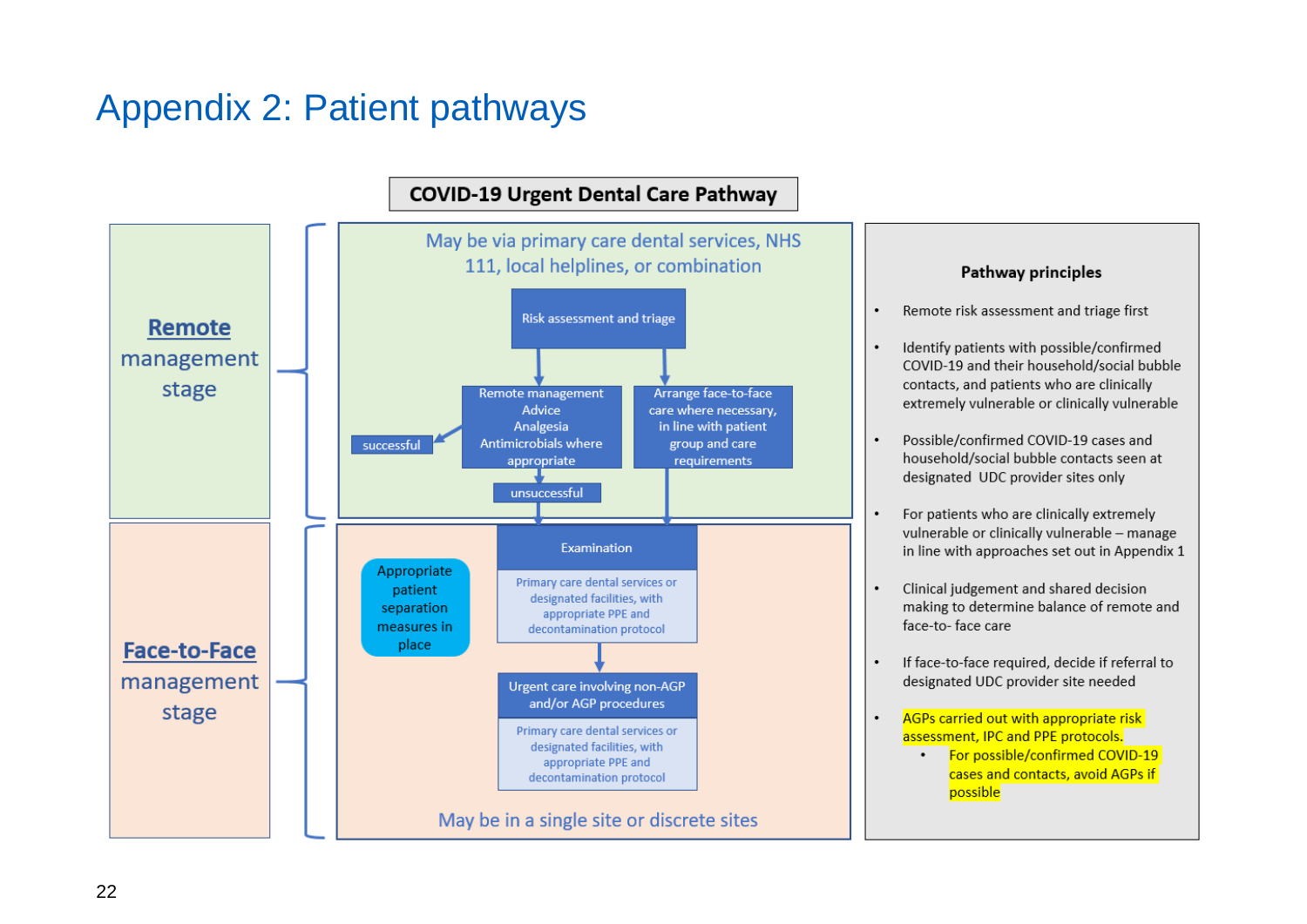# <span id="page-21-0"></span>Appendix 3: Guidance for infection prevention and control in dental care settings

Please refer to the **UK Infection Prevention Control (IPC) Guidance for Dental Settings**, to be found as a [Dental Appendix](https://assets.publishing.service.gov.uk/government/uploads/system/uploads/attachment_data/file/928034/COVID-19_Infection_prevention_and_control_guidance_Dental_appendix.pdf) to the COVID-19: Guidance for the remobilisation of services within health and care settings- [Infection prevention and control recommendations.](https://assets.publishing.service.gov.uk/government/uploads/system/uploads/attachment_data/file/910885/COVID-19_Infection_prevention_and_control_guidance_FINAL_PDF_20082020.pdf) Both publications are also accessible [here.](https://www.gov.uk/government/publications/wuhan-novel-coronavirus-infection-prevention-and-control)

This UK Infection Prevention Control (IPC) Guidance for Dental Settings is the national benchmark for infection prevention and control and minimum expectation for safe practice applicable to patient care in all dental practices in England.

As detailed in the UK IPC Guidance for dental settings FFP3 masks are recommended for AGP procedures. As recommended in the [main IPC guidance](https://assets.publishing.service.gov.uk/government/uploads/system/uploads/attachment_data/file/910885/COVID-19_Infection_prevention_and_control_guidance_FINAL_PDF_20082020.pdf) on page 41, "FFP3 and loose fitting powered hoods provide the highest level of protection and are recommended when caring for patients in areas where high risk aerosol generating procedures (AGPs) are being performed. Where the risk assessment shows an FFP2 respirator is suitable, they are recommended as a safe alternative". This means that as there are existing stocks of FFP2 masks, it is understood that it may be necessary for practices to continue to use these until staff are successfully fit tested and supplied with the appropriate FFP3.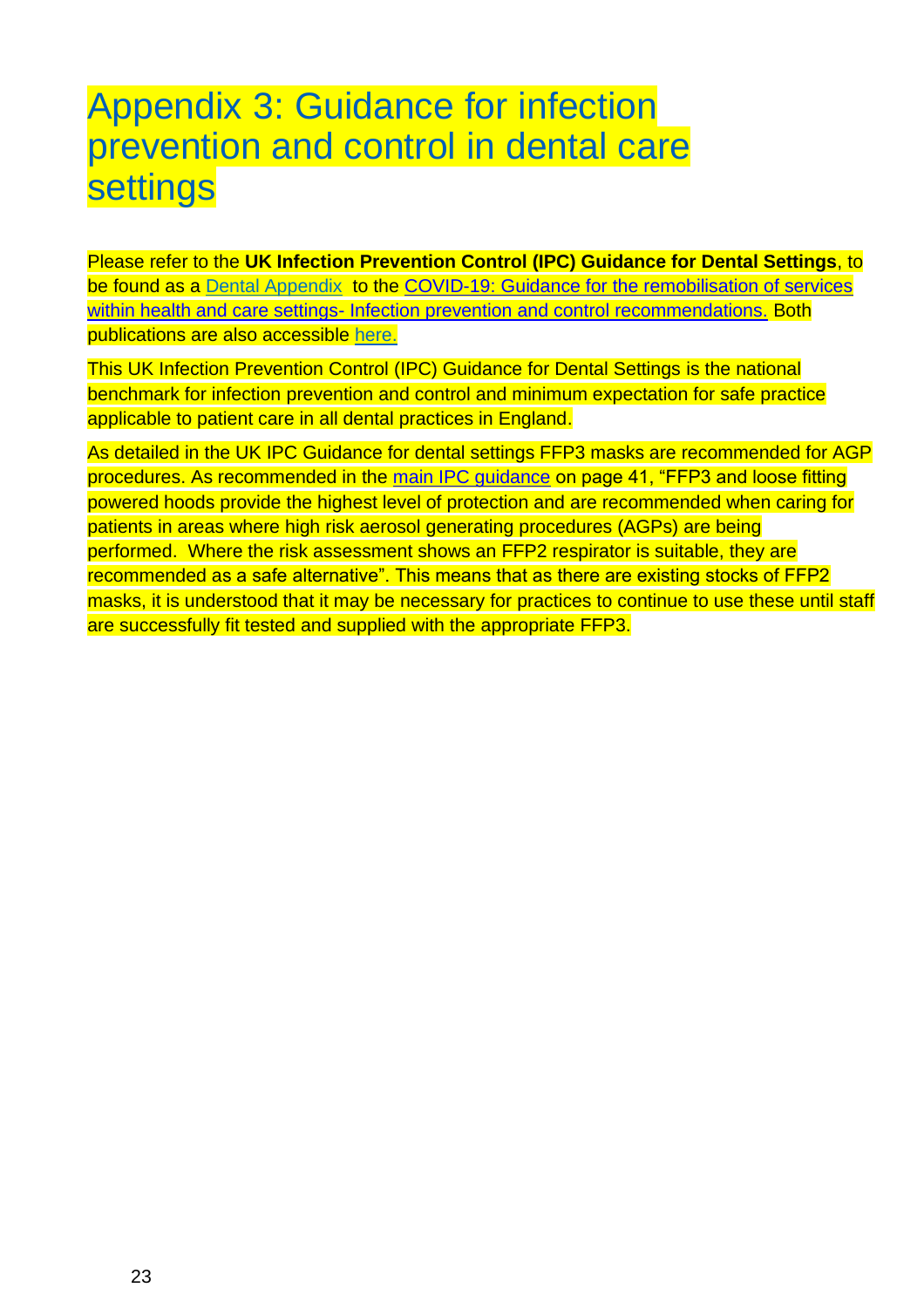# <span id="page-22-0"></span>Appendix 4: Actions for dental services

All dental service providers are expected to undertake the following actions.

#### **Appointing a COVID-19 lead**

Appoint a COVID-19 lead for the co-ordination of activities within a dental service, training, preparation and implementation of SOPs and any subsequent revisions to guidance, and implementation of any national or regional guidance with respect to outbreak control measures (including lockdown) where necessary. Ensure communication with the dental team and regular communication with any other parts of the local UDC system as necessary (eg the commissioning team or collaborating services).

#### **Keeping staff safe**

- 1. Government COVID-secure guidelines for businesses and employers are found [here](https://www.gov.uk/guidance/working-safely-during-coronavirus-covid-19)
- 2. Guidance and resources from Health and Safety Executive are found [here.](https://www.hse.gov.uk/coronavirus/working-safely/index.htm)
- 3. All staff should be risk assessed on an ongoing basis to protect them, ensure they are supported to work safely, and keep them away from work where necessary. As part of this, identify staff who are possible/confirmed COVID-19 cases, household/support bubble contacts, or clinically extremely vulnerable.

Further information on risk assessment is available:

- NHS Employers: risk assessments for staff [here](https://www.nhsemployers.org/covid19/health-safety-and-wellbeing/risk-assessments-for-staff)
- Risk reduction framework for NHS staff at risk of COVID-19 infection [here](https://www.fom.ac.uk/covid-19/update-risk-reduction-framework-for-nhs-staff-at-risk-of-covid-19-infection)
- Health and Safety Executive [here](https://www.hse.gov.uk/coronavirus/working-safely/risk-assessment.htm)
- 4. In line with government advice, it is recommended that as part of risk assessment, dental services review resource requirements for service operations and commitments. Where appropriate, this should allow staff to stay at or work from home to avoid non-essential travel and contact; or to participate in local workforce redeployment efforts in line with local arrangements.
- 5. [COVID-19 guidance](https://www.gov.uk/government/publications/staying-alert-and-safe-social-distancing/staying-alert-and-safe-social-distancing) around social distancing and good hygiene practice should be promoted as far as possible in the workplace. This includes both patient and 'staff-only' areas, and both patient-facing and non-patient-facing activities (see section 3.2.1.1 for further detail).
- 6. Staff testing:
	- Essential workers with symptoms of COVID-19, or who live with someone with symptoms of COVID-19, can access testing via the [GOV.UK website.](https://self-referral.test-for-coronavirus.service.gov.uk/)
	- Further information on the NHS test and trace service is found [here.](https://www.gov.uk/guidance/nhs-test-and-trace-how-it-works)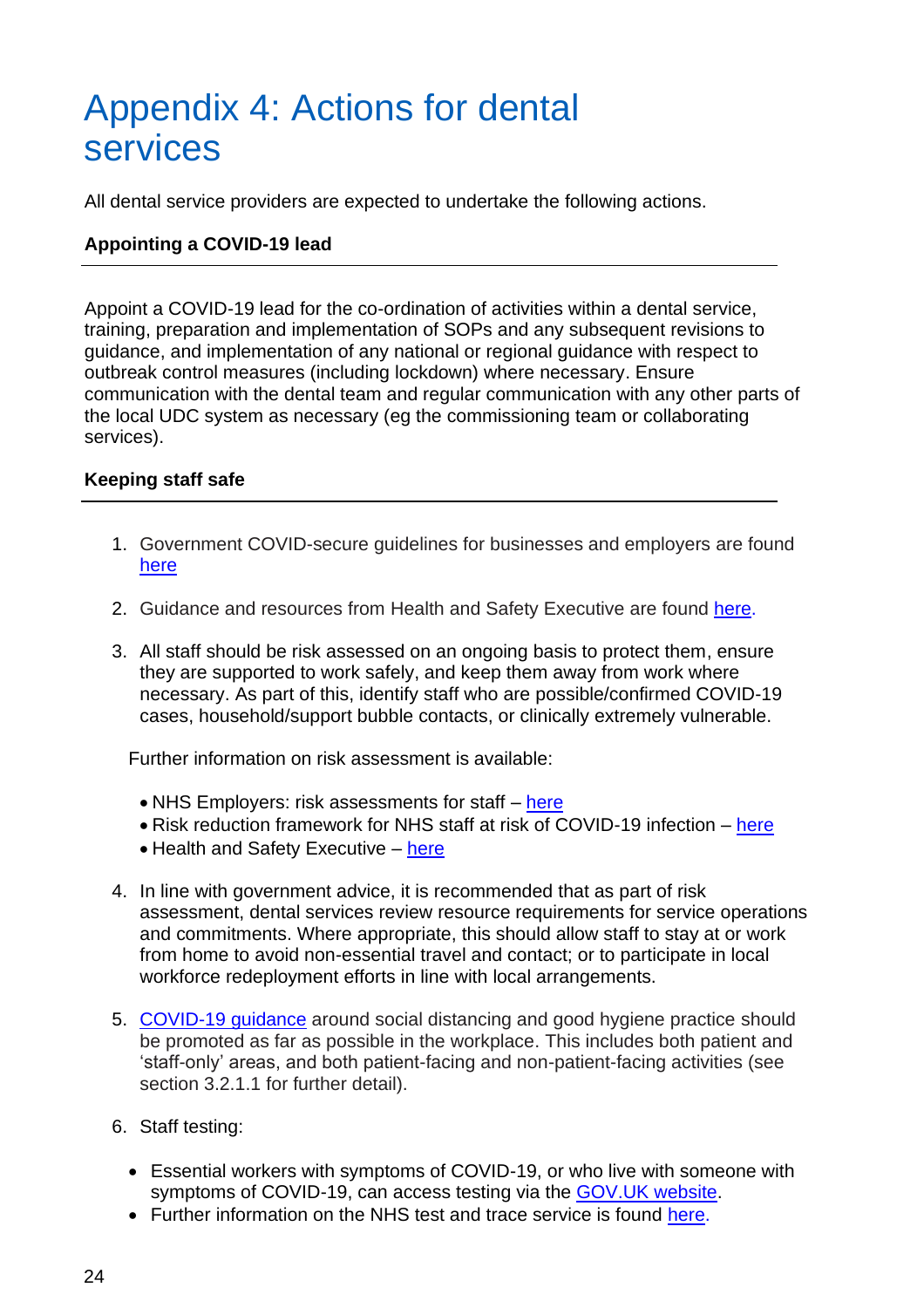- The Government has published [information about the COVID-19 antibody](https://www.gov.uk/government/publications/coronavirus-covid-19-antibody-tests)  [testing programme.](https://www.gov.uk/government/publications/coronavirus-covid-19-antibody-tests) This [letter](https://www.england.nhs.uk/coronavirus/publication/antibody-testing-programme-roll-out-for-nhs-staff-and-patients-letter-from-pauline-philip-and-professor-steven-powis/) from the NHS provides further information on implementation and roll-out.
- 7. Resources to support staff and promote mental health and wellbeing are at Appendix 7. These should be shared with dental teams.

#### *Staff who are possible/confirmed COVID-19 cases or household/support bubble contacts*

Staff who have possible/confirmed COVID-19, or who are living in households or part of support bubbles with possible/confirmed COVID-19, should stay at home and not come into work. Government guidance should be followed:

- For households with possible/confirmed COVID-19 [here](https://www.gov.uk/government/publications/covid-19-stay-at-home-guidance/stay-at-home-guidance-for-households-with-possible-coronavirus-covid-19-infection)
- For members of support bubbles developing symptoms, and on support bubbles and isolation – [here](https://www.gov.uk/guidance/meeting-people-from-outside-your-household-from-4-july#making-a-support-bubble-with-another-household)

If staff become unwell with symptoms of COVID-19 while at work, they should stop work immediately and go home.

Staff who are self-isolating are eligible for testing and can book a test via the **GOV.UK** [website](https://www.gov.uk/apply-coronavirus-test-essential-workers) or call 119 if they have no internet access.

Further information on the NHS test and trace service, including what happens and what to do if you test positive or have had close contact with someone who has tested positive, is found [here.](https://www.gov.uk/guidance/nhs-test-and-trace-how-it-works)

Staff who are well enough to continue working from home should be supported to do so.

#### *Staff exposed to someone with symptoms of COVID-19 in healthcare settings*

PHE has published quidance for healthcare workers who have been exposed to someone with symptoms of COVID-19 in healthcare settings.

#### *Staff at increased risk from COVID-19 (including clinically extremely vulnerable groups)*

These staff, including Black, Asian and Minority Ethnic staff and pregnant women, should be risk assessed (see point 3, page 24) so that appropriate measures are put in place to minimise exposure to risk and support safe working (eg taking up an alternative role; adjusting working patterns). Support from Occupational Health may be required.

Staff members who are pregnant can find further advice from NHS Employers [here](https://www.nhsemployers.org/news/2020/04/updated-guidance-on-supporting-pregnant-staff) and the Royal College of Obstetrics and Gynaecologists [here.](https://www.rcog.org.uk/en/guidelines-research-services/guidelines/coronavirus-pregnancy/covid-19-virus-infection-and-pregnancy/)

For clinically extremely vulnerable staff in particular:

• They should be consulted with on how they can work safely – this may be from home or on-site at the workplace. Workplaces must be made safe by following [COVID-secure](https://www.gov.uk/guidance/working-safely-during-coronavirus-covid-19) guidelines if they are returning to work on-site. See further information on work, employment rights and statutory sick pay [here.](https://www.gov.uk/government/publications/guidance-on-shielding-and-protecting-extremely-vulnerable-persons-from-covid-19/guidance-on-shielding-and-protecting-extremely-vulnerable-persons-from-covid-19)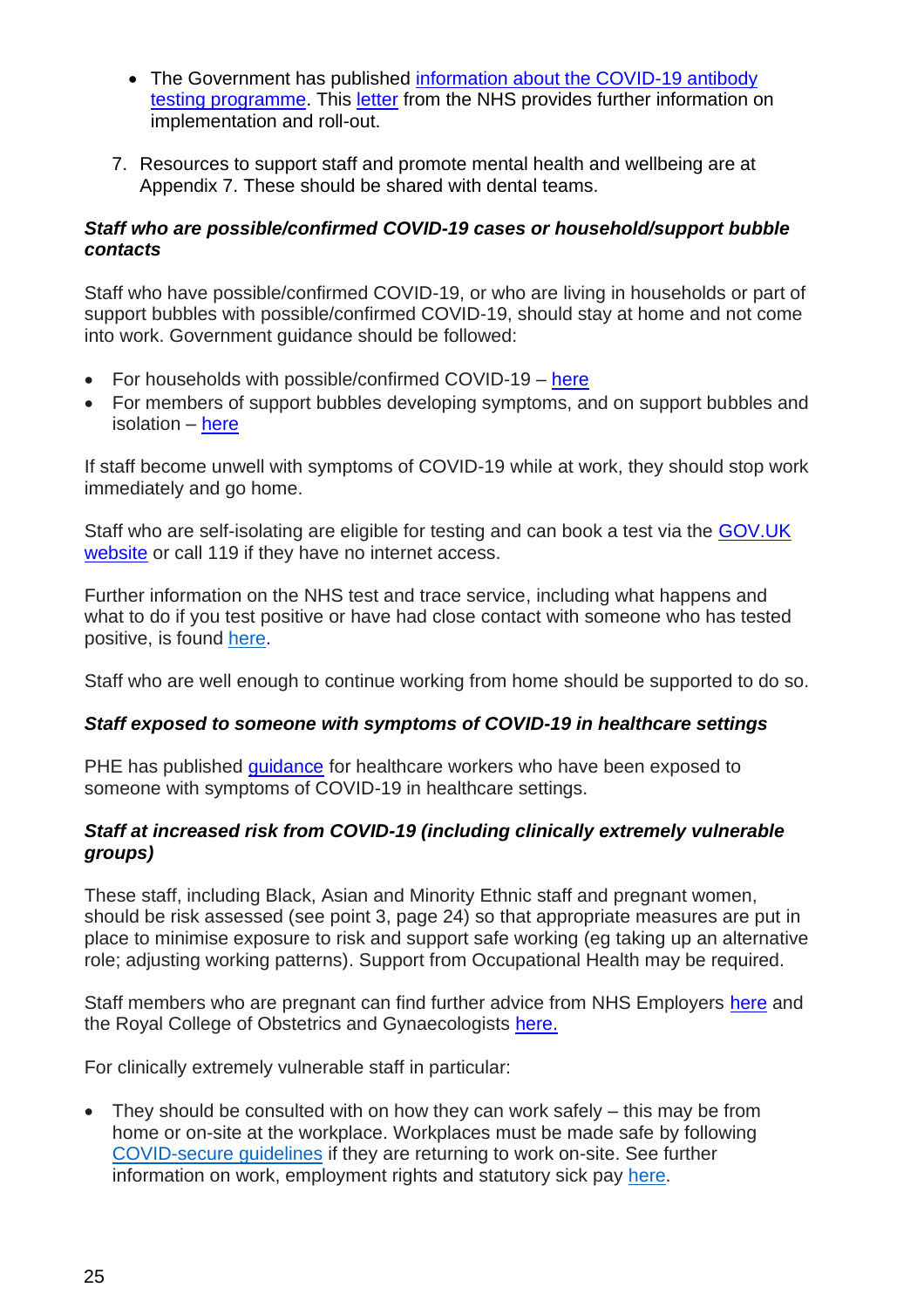#### **Employers liability and respirator fit testing**

Fit testing of PPE may be performed by dental staff with appropriate training, or third party contractors that specialise in such services. Dental contractors should inform their employers liability (EL) insurer that all staff undertaking aerosol generating procedures are required to be fit tested for appropriate PPE, to ensure their EL insurance cover is sufficient. In addition, contractors should also notify their insurers if they are performing the fit testing for their own staff or that of other local dental contractors, again to ensure EL cover is adequate.

#### **Informing the public and commissioners of service status**

To provide accurate information to the public, all dental services should:

- update their messaging and websites
- contact their regional commissioner, should practice availability hours alter as a result of staffing
- inform the commissioner of these changes and the arrangements for cover.

The regional commissioner will then inform the directory of services (DOS) lead or the NHS BSA as necessary, so that NHS 111 is up to date with the correct information.

Keeping commissioners and the DOS up to date will help to signpost patients, support NHS 111 service provision, and enable resilience or contingency mechanisms within the local UDC system in times of limited capacity.

#### **Communicating with the local UDC system**

Dental services should consider how best to communicate rapidly with their staff, with other dental services, with local pharmacies and with other health and social care teams to ensure that the local UDC system is as robust as possible.

#### **Keeping aware of updates, alerts and communications**

Regularly check for NHS updates to COVID-19 guidance for dental services, found [here.](https://www.england.nhs.uk/coronavirus/primary-care/dental-practice/)

Prepare to receive communications in the following ways:

#### **1. At urgent times of need: Central Alerting System**

For urgent patient safety communications, we will contact you through the **Central Alerting System** (CAS).

Please ensure that you have registered for receiving CAS alerts directly from the Medicines and Healthcare products Regulatory Agency (MHRA): [https://www.cas.mhra.gov.uk/Register.aspx](https://protect-eu.mimecast.com/s/Jvx3Cwr0LFRQqLC8evvw?domain=cas.mhra.gov.uk)

**Practice action:** when registering on CAS, please use a general practice email account, not a personal one – for continuity of access. Ideally use an nhs.net email account – it is more secure. Please register a mobile phone number for emergency communications using the link above.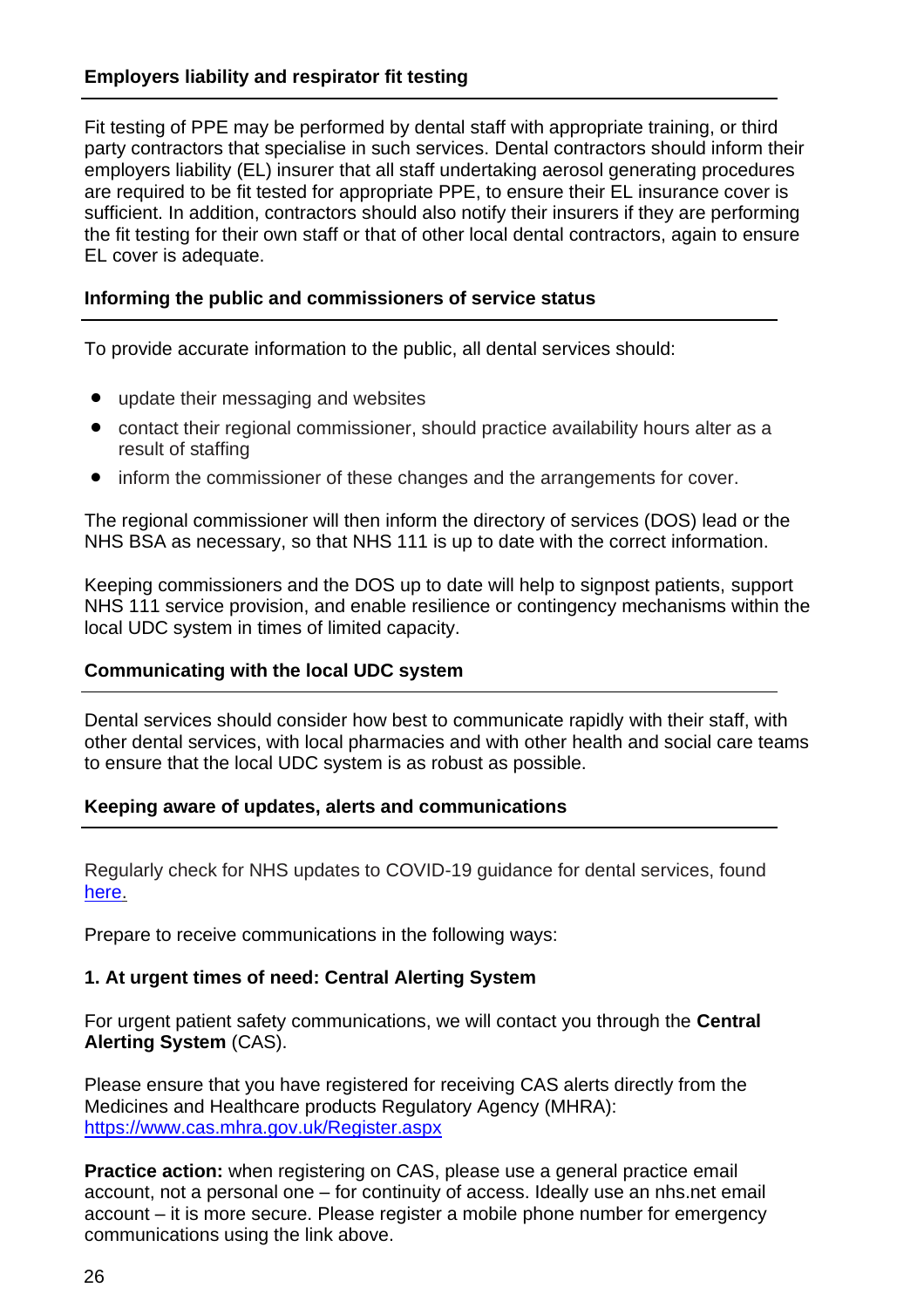If you do not yet have a practice nhs.net account, please go to the NHS registration website where you will be guided through the short process. <https://support.nhs.net/knowledge-base/registering-dentists/>

#### **2. At less urgent times: commissioner's cascade/NHS BSA**

For less urgent COVID-19 communications, we will email you via your local commissioner or the NHS BSA.

**Practice action:** Please share a dedicated nhs.net COVID-19 generic practice email with your commissioner and the NHS BSA to receive communications. In the event of user absence, practices should ensure e-mails are automatically forwarded to an alternative nhs.net account and designated deputy.

#### **3. Additional information**

We use a variety of additional methods to keep you informed of the emerging situation, alongside Royal Colleges, regulators and professional bodies, through formal and informal networks, including social and wider media.

You can sign up to the *primary* care bulletin here

You can follow these Twitter accounts to keep up to date:

- NHS England and NHS Improvement: [@NHSEngland](https://twitter.com/nhsengland)
- Department of Health and Social Care: [@DHSCgovuk](https://twitter.com/dhscgovuk)
- Public Health England: [@PHE\\_uk](https://twitter.com/phe_uk)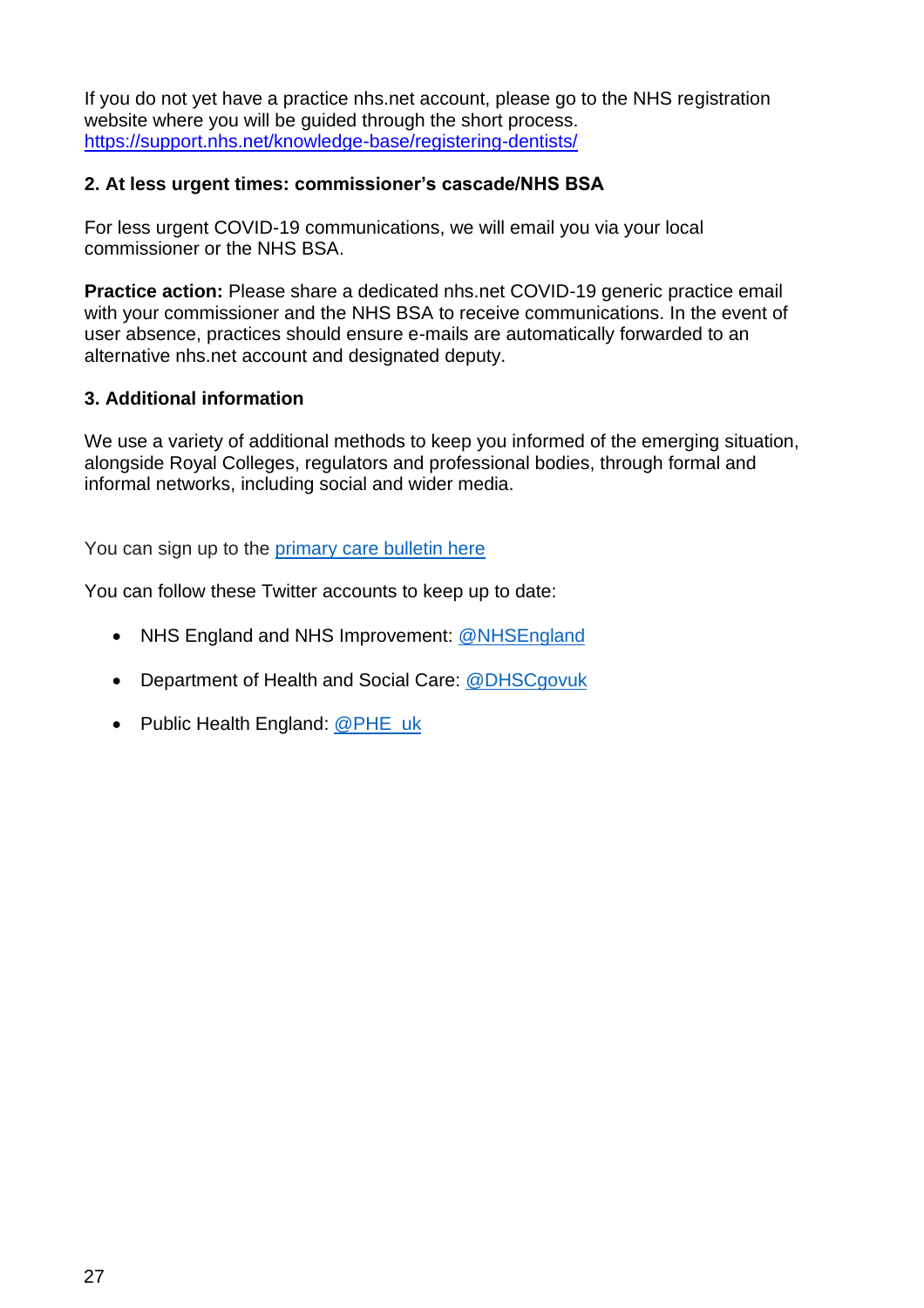# <span id="page-26-0"></span>Appendix 5: Remote prescribing protocol

#### **Remote prescribing**

NHS dentists in England can currently only prescribe drugs using paper prescriptions (NHS FP10D forms). Dental services in England are not connected to electronic prescribing services (which allow prescriptions to be sent direct from prescriber to pharmacy). While all pharmacies are still able to accept paper prescriptions, as the COVID-19 pandemic progresses this may be problematic in the face of remote working procedures, social distancing and isolation requirements.

The law allows for pharmacies to supply urgent medicines at the request of the prescriber, under the condition that the prescriber must supply the pharmacy with a paper prescription within 72 hours of the request. The pharmacist must be satisfied that a remote request is from a dentist and that the dentist is unable to provide a prescription immediately due to an emergency (eg patient cannot collect the prescription from the prescriber, the prescriber is unable to drop off prescription at the pharmacy and patient urgently needs the medicine(s), etc).

#### **Protocol**

Dental services should work with pharmacy colleagues and align with the local approach and local arrangements for remote prescribing.

A recommended remote prescribing protocol is set out below. Given current service pressures across the health system, dental services are advised to establish this protocol arrangement with a number of local pharmacies where possible, to reduce delays and provide patients with a choice as to which pharmacy they go.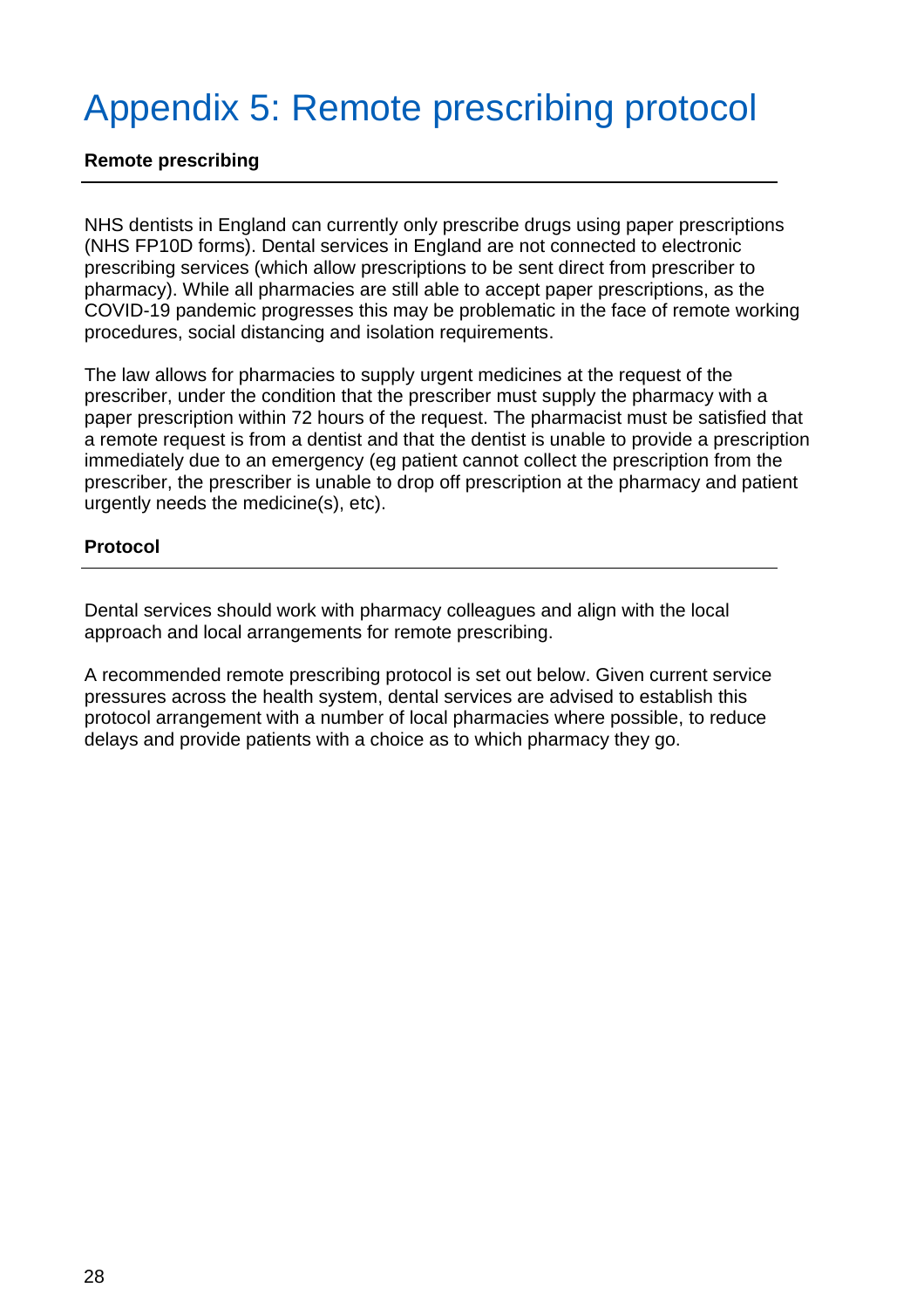| Patient identified as requiring prescription.                                                                                                        |
|------------------------------------------------------------------------------------------------------------------------------------------------------|
|                                                                                                                                                      |
| Complete and sign paper prescription.                                                                                                                |
| Scan and email copy to pharmacy via secure NHS Mail (nhs.net<br>accounts). State that this is an emergency supply at the request of a<br>prescriber. |
| Keep record of copy in patient's clinical records.                                                                                                   |
|                                                                                                                                                      |
| Follow up email with phone call to pharmacy, informing prescription sent<br>via secure NHS mail.                                                     |
| Re-confirm this is an emergency supply at the request of a prescriber.                                                                               |
|                                                                                                                                                      |
| Arrange for paper prescription to be received by pharmacy within 72<br>hours.                                                                        |
| Keep record of paper prescriptions sent, and confirmation of receipt by<br>pharmacy.                                                                 |

Dentists should note that given the current COVID-19 situation, community pharmacies are busier than usual. Therefore, it is advised that all emails are followed up by a phone call to avoid a delay to patients getting their prescription items.

#### **Delivery of prescription items**

Normal arrangements apply, where patients make their own arrangements to collect prescription items (which includes in some cases the pharmacy delivering to them). In some areas local arrangements may be in place to support the collection or delivery of prescription items during the pandemic (eg local volunteer networks, home delivery services).

**Patients with possible or confirmed COVID-19 and their household/support bubble contacts should be advised not to go to community pharmacies.** Dental teams should advise patients who require a prescribed medication that this should collected by someone who is not required to isolate themselves due to contact with the patient (eg neighbour or relative not in the same household/support bubble, or a volunteer) and delivered to the patient's home.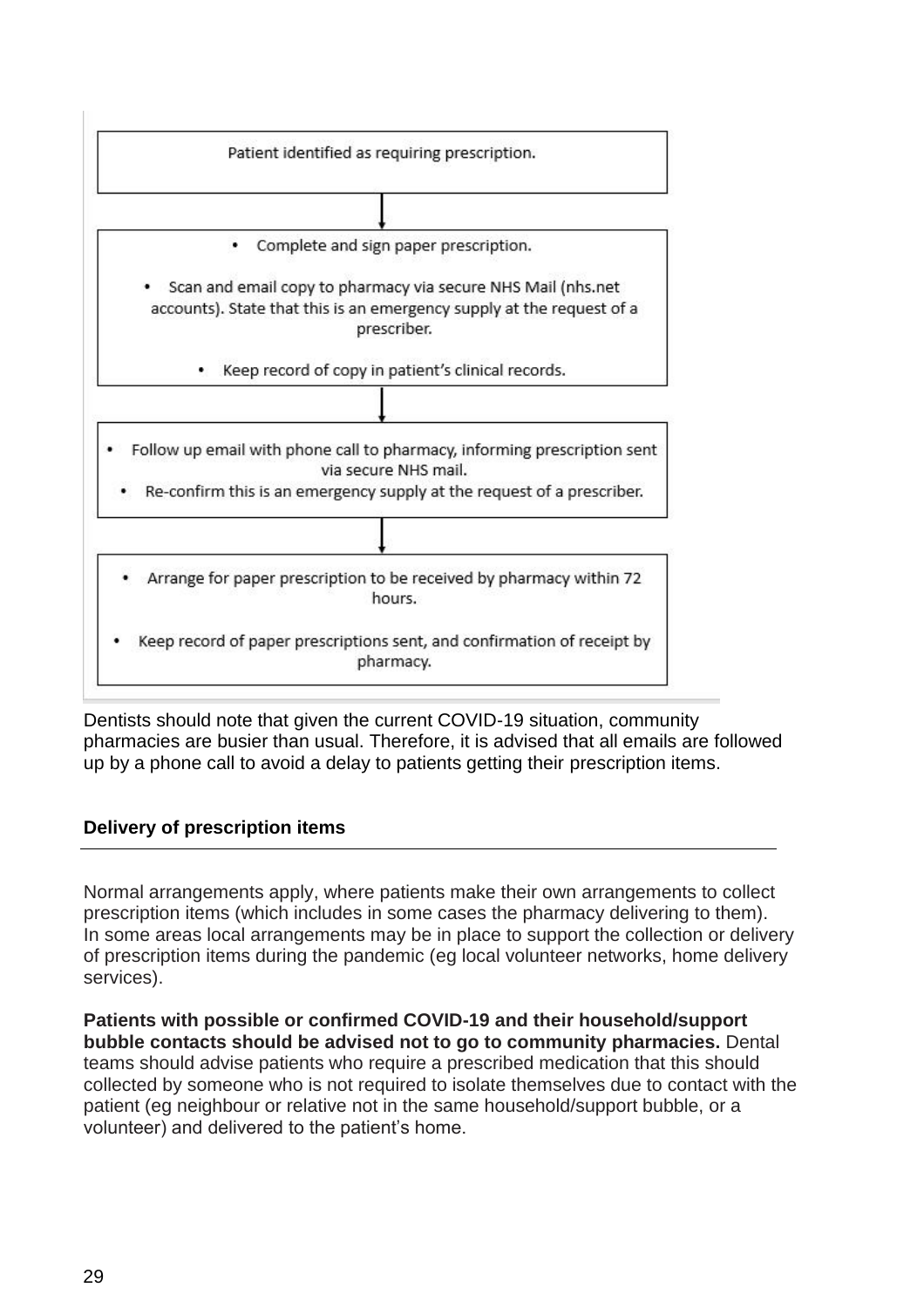# <span id="page-28-0"></span>Appendix 6: Preparation for incident management for unwell patients with possible/confirmed COVID-19

Service providers may wish to draw on their existing protocols for dealing with medical emergencies in practice, as the incident management principles are the same:

• Develop and rehearse the service provider's COVID-19 triage protocols and isolation procedures:

> – agree practice approach for each stage of the potential scenarios

- confirm role and responsibilities for each staff member
- appoint an incident manager
- confirm lead for discussions with patients/NHS 111
- prepare an aide-memoire for staff
- rehearse practice response.
- Review the coronavirus infection prevention and control protocols [here.](https://www.gov.uk/government/publications/wuhan-novel-coronavirus-infection-prevention-and-control)
- Review quidance for first responders [here.](https://www.gov.uk/government/publications/novel-coronavirus-2019-ncov-interim-guidance-for-first-responders/interim-guidance-for-first-responders-and-others-in-close-contact-with-symptomatic-people-with-potential-2019-ncov#what-to-do-if-you-are-required-to-come-into-close-contact-with-someone-as-part-of-your-first-responder-duties)
- Anticipate impacts on service schedule. Practices are advised to review the likelihood of disruption to services and prioritise the most urgent clinical work on the day.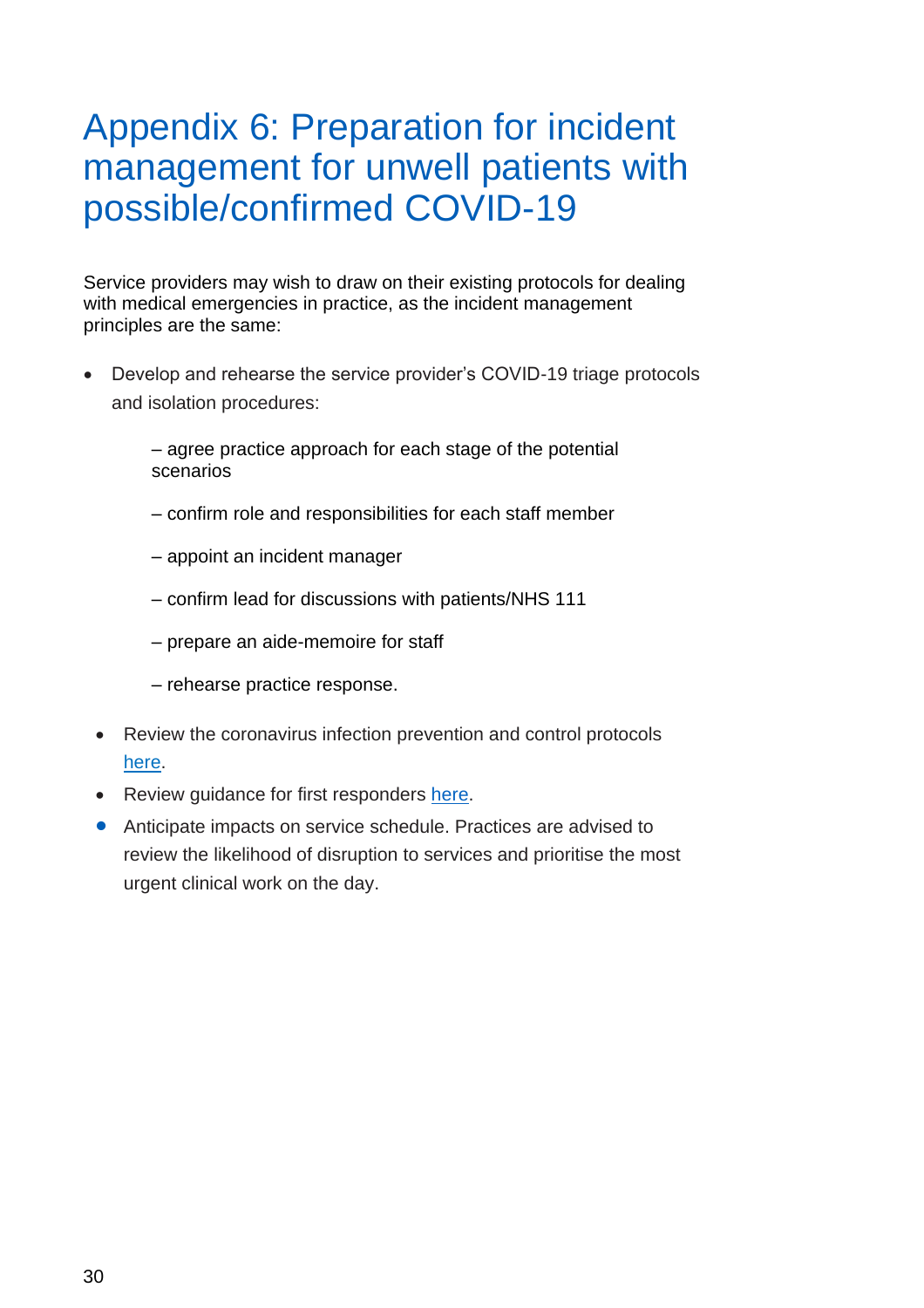# <span id="page-29-0"></span>Appendix 7: Staff support and wellbeing

We recognise the impact the COVID-19 response is having and will continue to have on dental teams, and it is important to support them as much as possible during their continued commitment to patient care.

#### *Mental health and wellbeing resources*

- The government has issued [guidance](https://www.gov.uk/government/publications/covid-19-guidance-for-the-public-on-mental-health-and-wellbeing/guidance-for-the-public-on-the-mental-health-and-wellbeing-aspects-of-coronavirus-covid-19) for the public on the mental health and wellbeing aspects of COVID-19.
- All NHS staff have access to a range of support (#OurNHSPeople Wellbeing Support) through one point of contact:
- a free wellbeing support helpline **0300 131 7000**, available from 7.00 am 11.00 pm seven days a week, providing confidential listening from trained professionals and specialist advice - including coaching, bereavement care, mental health and financial help
- a 24/7 text alternative to the above helpline simply text **FRONTLINE** to 85258
- [online](https://people.nhs.uk/) peer to peer, team and personal resilience support, including through [Silver Cloud,](https://www.silvercloudhealth.com/uk) and free mindfulness apps including [Unmind,](http://nhs.unmind.com/signup) [Headspace](http://www.headspace.com/nhs) [Sleepio](http://sleepio.com/nhs-staff) and [Daylight](http://trydaylight.com/nhs-staff)
- These services can be used in addition to the support available from your own NHS organisations. Please email feedback to [nhsi.wellbeingc19@nhs.net.](mailto:nhsi.wellbeingc19@nhs.net)
- NHS Employers has resources to support staff wellbeing during the COVID-19 pandemic [here.](https://www.nhsemployers.org/covid19/health-safety-and-wellbeing)
- NHS Practitioner Health has developed [frontline wellbeing support](https://www.practitionerhealth.nhs.uk/covid-19-workforce-wellbeing) during COVID-19, where confidential advice and support is available to dental practitioners.
- NHS Education for Scotland has developed resources for staff mental health and wellbeing support, found [here.](https://learn.nes.nhs.scot/28063/coronavirus-covid-19/psychosocial-mental-health-and-wellbeing-support-for-staff)
- NHS staff have been given free access to a number of wellbeing apps until the end of December 2020 to support their mental health and wellbeing, including Unmind, Headspace, Sleepio and Daylight. More information [here.](https://www.nhsemployers.org/news/2020/03/free-access-to-wellbeing-apps-for-all-nhs-staff)
- BDA members can find further information about access to counselling and emotional support [here.](https://www.bda.org/healthassured)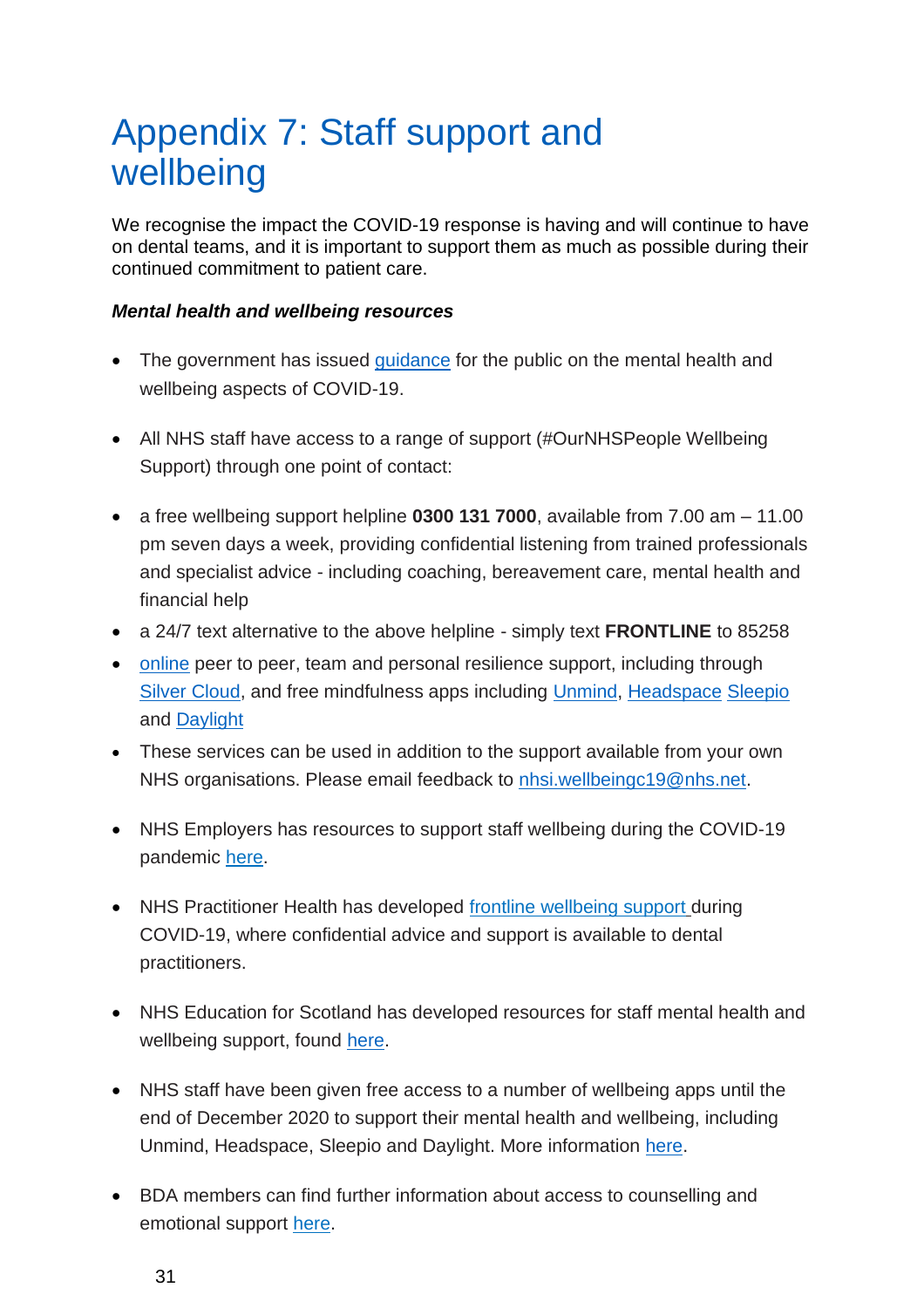- The [Dentists' Health Support Trust](https://dentistshealthsupporttrust.org/) provides confidential help and support for dental professionals.
- Mental health and wellbeing courses have been commissioned by HEE Midlands & East Dental School, found [here.](https://heeoe.hee.nhs.uk/dental/mental-health-and-wellbeing)
- Access the MindEd COVID-19 Staff Resilience Hub [here](http://covid.minded.org.uk/)
- The World Health Organization has published [WHO Mental Health](https://www.who.int/docs/default-source/coronaviruse/mental-health-considerations.pdf) [Considerations During COVID-19.](https://www.who.int/docs/default-source/coronaviruse/mental-health-considerations.pdf)
- [MIND UK](https://www.mind.org.uk/information-support/coronavirus-and-your-wellbeing/) and [Every Mind Matters h](https://www.nhs.uk/oneyou/every-mind-matters/coronavirus-covid-19-staying-at-home-tips/)ave published specific resources in the context of COVID-19.
- MindEd is a free learning resource about the mental health of children, young people and older adults. More information [here.](https://mindedforfamilies.org.uk/)
- Information on mental health and wellbeing from the Academy of Medical Royal Colleges is found [here.](https://www.aomrc.org.uk/covid-19-mentalwellbeing/)
- The Intensive Care Society has developed a [wellbeing resource pack.](https://www.ics.ac.uk/ICS/Education/Wellbeing/ICS/Wellbeing.aspx)
- [BMJ Learning Modules](https://new-learning.bmj.com/covid-19) cover COVID-19 treatment, fast tracked students, return to practice and wellbeing.
- A BMJ learning module on dealing with pressure in your foundation years is accessed [here.](https://learning.bmj.com/learning/module-intro/.html?moduleId=10062825)

#### *Wider support, guidance and learning resources*

The [BDA Benevolent Fund](https://www.bdabenevolentfund.org.uk/) for those requesting financial support.

For key workers: the government has published [guidance for schools, childcare](https://www.gov.uk/government/publications/coronavirus-covid-19-maintaining-educational-provision/guidance-for-schools-colleges-and-local-authorities-on-maintaining-educational-provision)  [providers, colleges and local authorities in England](https://www.gov.uk/government/publications/coronavirus-covid-19-maintaining-educational-provision/guidance-for-schools-colleges-and-local-authorities-on-maintaining-educational-provision) on maintaining educational provision for key workers, to support Health and Social care workers to continue to support the NHS.

Health Education England e-Learning for Healthcare has created an e-learning programme in response to the COVID-19 pandemic that is free to access for the entire UK health and care workforce – found [here.](https://www.e-lfh.org.uk/programmes/coronavirus/)